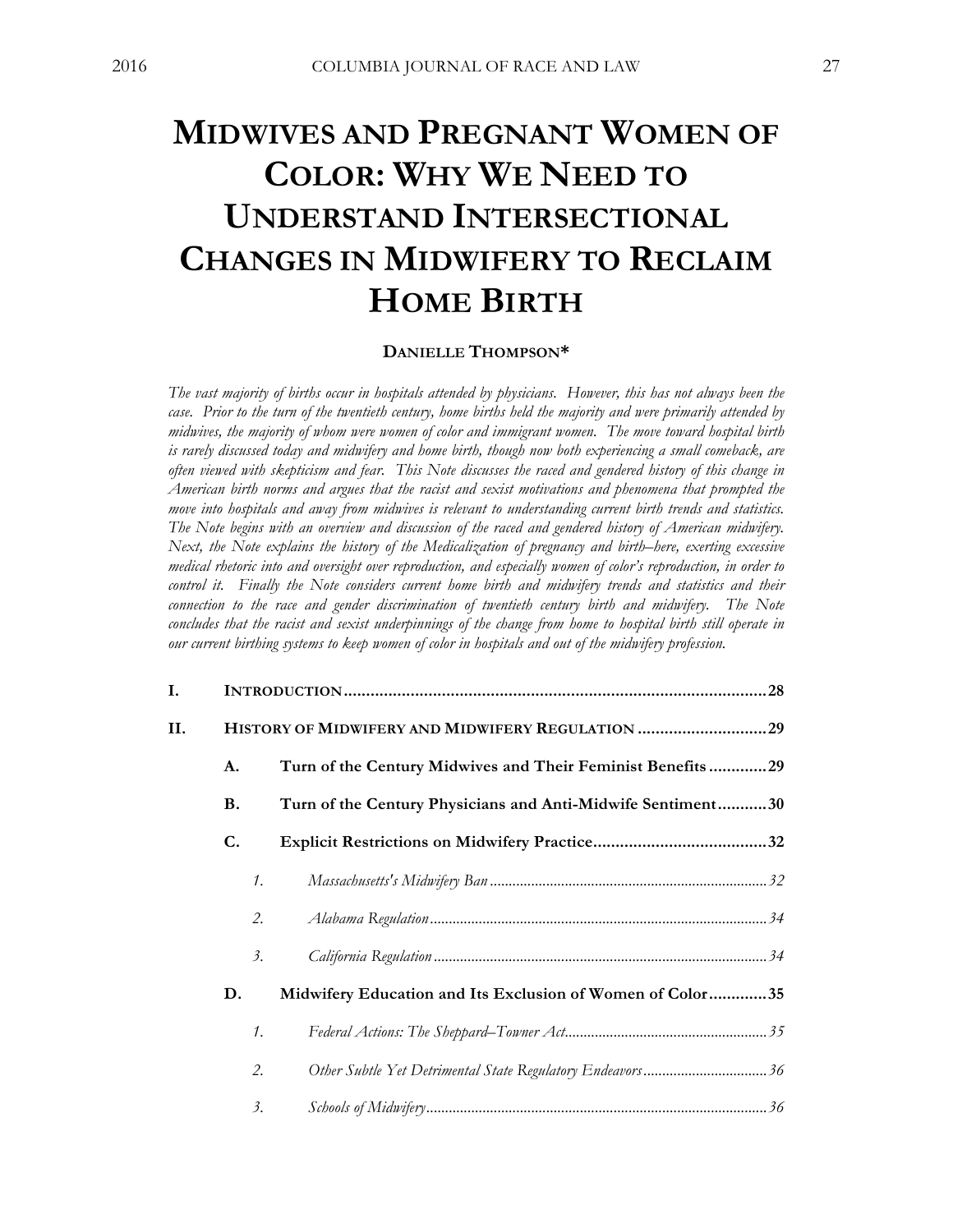| HI.                                                      | THE MEDICALIZATION OF WOMEN OF COLOR'S REPRODUCTION36 |    |  |  |
|----------------------------------------------------------|-------------------------------------------------------|----|--|--|
|                                                          | А.                                                    |    |  |  |
|                                                          |                                                       | 1. |  |  |
|                                                          | 2.                                                    |    |  |  |
|                                                          | В.                                                    |    |  |  |
| THE NEW HOME BIRTH MOVEMENT AND MIDWIVES TODAY 43<br>IV. |                                                       |    |  |  |
|                                                          | A.                                                    |    |  |  |
| V.                                                       |                                                       |    |  |  |

# **I. INTRODUCTION**

On January 26, 2012, National Public Radio (NPR) published an article stating that, according to a new government study, home births have been rapidly increasing in popularity in the United States.1 The article mentioned several doctors, midwifery advocates, and scientists who affirmed that midwife-assisted home birth is a safe alternative to hospital birth for low-risk pregnancies. It also discussed the personal story of a Washington D.C. based yoga instructor, Kate Miller, who had a perfectly safe and very positive home birth experience.2 Overall, the article was supportive of the new trend. However, it omitted an explanation of one odd fact—the increase in home births is not occurring among all women. Instead, "the trend appears to be driven primarily by older White women…"3 NPR could have included the fact that White women are actually four times more likely to have a midwife-assisted home birth than are women of color, and that less than five percent of midwives identify as Black or Hispanic.4 Although this has not been the case historically, NPR did not question why the new trend is so racially stratified. This Note will focus on answering this question.

The United States has seen a dramatic shift in midwifery practice and prominence in the past century. Before the turn of the twentieth century, lay midwives<sup>5</sup>—most of whom were women of color and/or

<sup>\*</sup> J.D. 2016, Columbia Law School; B.A. 2012, University of California Santa Barbara. The author would like to thank Professor Jessica Bulman-Pozen for her invaluable guidance and editing contributions. The author would also like to thank the staff of the Columbia Journal of Race and Law and Rebecca Ramaswamy for their editing contributions and steadfast encouragement.

<sup>1</sup> Rob Stein, *Home Births Grow More Popular in U.S.*, NPR.ORG (Jan. 26, 2012),

http://www.npr.org/blogs/health/2012/01/26/145880448/home-births-grow-more-popular-in-u-s.

<sup>2</sup> *Id*.

<sup>3</sup> *Id*.

<sup>4</sup> JOYCE A. MARTIN ET AL., NAT'L VITAL STATISTICS REP., CTR. FOR DISEASE CONTROL AND PREVENTION, BIRTHS: FINAL DATA FOR 2010, 53 Table 20, (Aug. 28, 2012), *available at*

http://www.cdc.gov/nchs/data/nvsr/nvsr61/nvsr61\_01.pdf; Kerri Durnell Schuiling et al., *Findings from the American College of Nurse-Midwives' Membership Surveys: 2000-2003,* 50 J. MIDWIFERY AND WOMEN'S HEALTH 1, 8-15 (2005). <sup>5</sup> An American lay midwife was historically and commonly considered one who had learned to practice midwifery through passed-down knowledge, and first-hand experience, and apprenticeship. GERTRUDE JACINTA FRASER, AFRICAN AMERICAN MIDWIFERY IN THE SOUTH: DIALOGUES OF BIRTH, RACE AND MEMORY 26 (1998). Today, lay midwives, often licensed as certified professional midwives (CPMs) or direct-entry midwives, are trained midwives without a nursing degree. A nurse-midwife is a certified nurse practitioner with supplementary training in midwifery.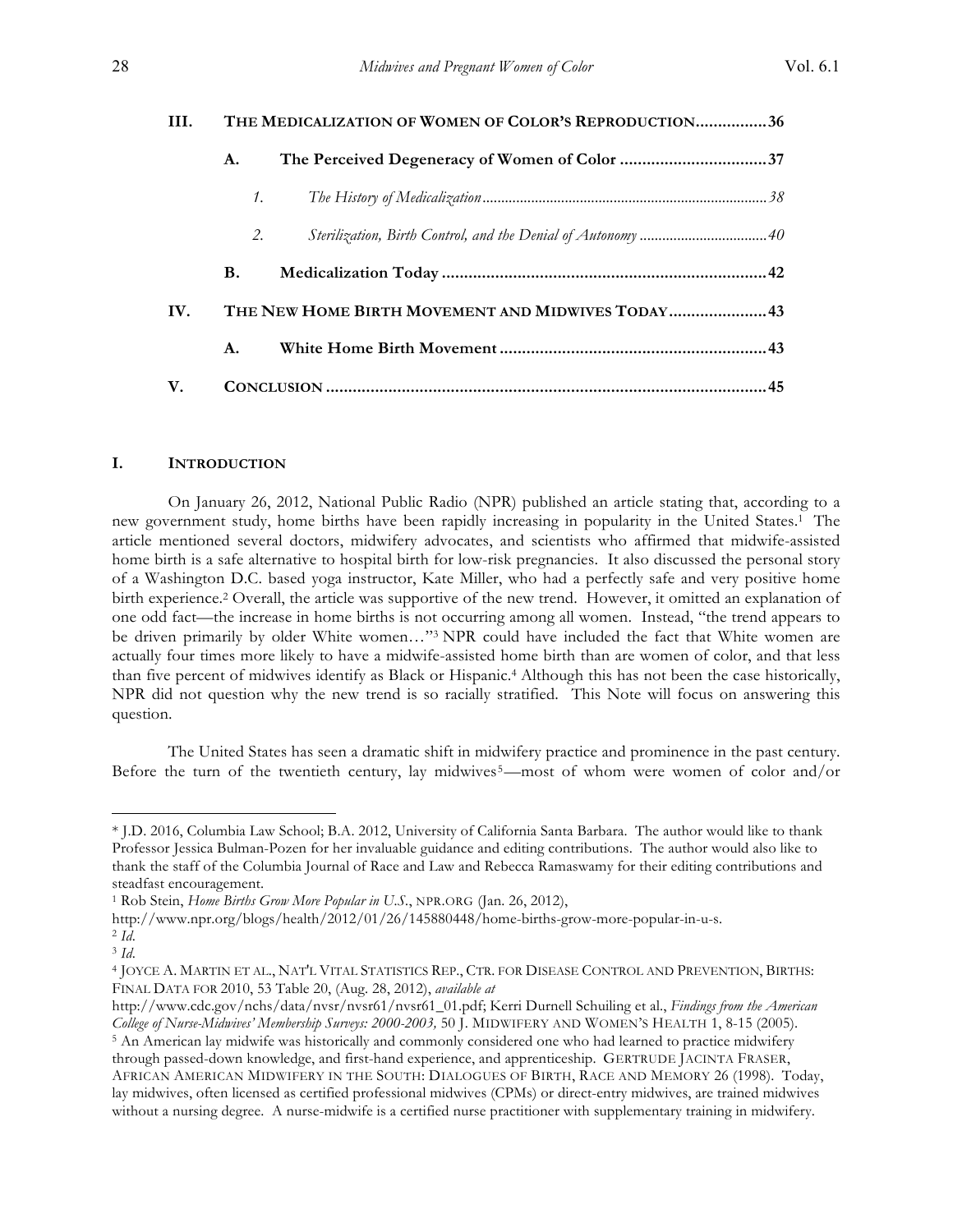immigrants—delivered the majority of babies in the country.6 Shortly thereafter, a strong anti-midwifery campaign, coupled with racism, gained traction, quickly pushing midwives of color out of the profession and into virtual extinction.7 The United States is now experiencing a renewed movement towards natural and non-hospital birth that has begun to bring the midwife out of the shadows of history. <sup>8</sup> Despite the resurgence, modern midwives are very rarely women of color, and they no longer predominantly serve women of color.<sup>9</sup> The profession has changed drastically, yet very few people seem to be asking why.

This Note argues that these demographic changes are not only symptoms of the White-centeredness of feminist and pregnancy discourse today, but also that this historical shift is intimately connected to the excessive regulation and medicalization of pregnant bodies of color that began alongside the anti-midwifery campaign. Both have led not only to the vastly disproportionate and discriminatory treatment of Black and Hispanic pregnant women and midwives, but also to the perceived disconnection of the predominantly White resurgence of midwife-assisted home birth to the oppressive structures which systematically pushed women and midwives of color into an overregulated birthing scheme.

In Part II, this Note will discuss the social and regulatory history of American midwives. In Part III, this Note will discuss the medicalization of pregnancy, labor, and delivery as women of color have experienced them. In Part IV, this Note will discuss the new trends toward home and non-hospital birth and the more current demographics of the midwifery profession. This Note will then conclude by arguing that women and midwives of color have been largely absent from the recent birthing trends because of a history of legal and social oppression and their disenfranchisement within the birthing system.

In short, midwifery regulation was—and is—part of a bigger endeavor to overregulate and medicalize women of color. This Note will ultimately advocate for greater inclusion of women and midwives of color in the home birth movement through an intersectional re-centering of the relevant discourses. But it will also argue that neither the medicalization of pregnant women of color, nor the regulation of midwives of color, can be fully understood unless understood together. Finally, the current home birthing trends cannot be fully understood or made more racially inclusive without first understanding why they are racially divided.

# **II. HISTORY OF MIDWIFERY AND MIDWIFERY REGULATION**

#### **A. Turn of the Century Midwives and Their Feminist Benefits**

In colonial United States, midwives attended most births.10 It was common for towns in the North and plantations in the South to have a town or resident midwife.11 On Southern plantations, the midwife was often an enslaved woman.12 Even as recent as 1900, midwives attended at least half of American births.13 In Black and immigrant communities, these numbers were far greater: In 1918, for example, almost ninety percent of Southern Black women's births were attended by midwives, and in 1908, about ninety percent of laboring Italian-immigrant women in Chicago used midwives.14 There were, of course, some White midwives

*What is a Midwife?* MIDWIVES ALLIANCE NORTH AMERICA, http://mana.org/about-midwives/what-is-a-midwife. For the purposes of this paper, the term "midwife" will most often refer to lay midwives in section one unless otherwise specified.

<sup>6</sup> JUDY B. LITOFF, AMERICAN MIDWIVES: 1860 TO THE PRESENT 27 (1978).

<sup>7</sup> *See Id*. (arguing that the racism and sexism of the era fueled the anti-midwifery campaign).

<sup>8</sup> *See supra* note 1.

<sup>9</sup> Martin, *supra* note 4; Schuiling, *supra* note 4.

<sup>10</sup> *Supra* note 6 at 4.

<sup>11</sup> *Id*.

<sup>12</sup> *Id*.

<sup>13</sup> *Id*. at 27.

<sup>14</sup> *Id.*; *See also*, Sharon .A. Robinson, *A Historical Development of Midwifery in the Black Community: 1600-1940,* 29 J. NURSE-MIDWIFERY 247, 250 (1984) (affirming that midwives attended the vast majority of black women's births before and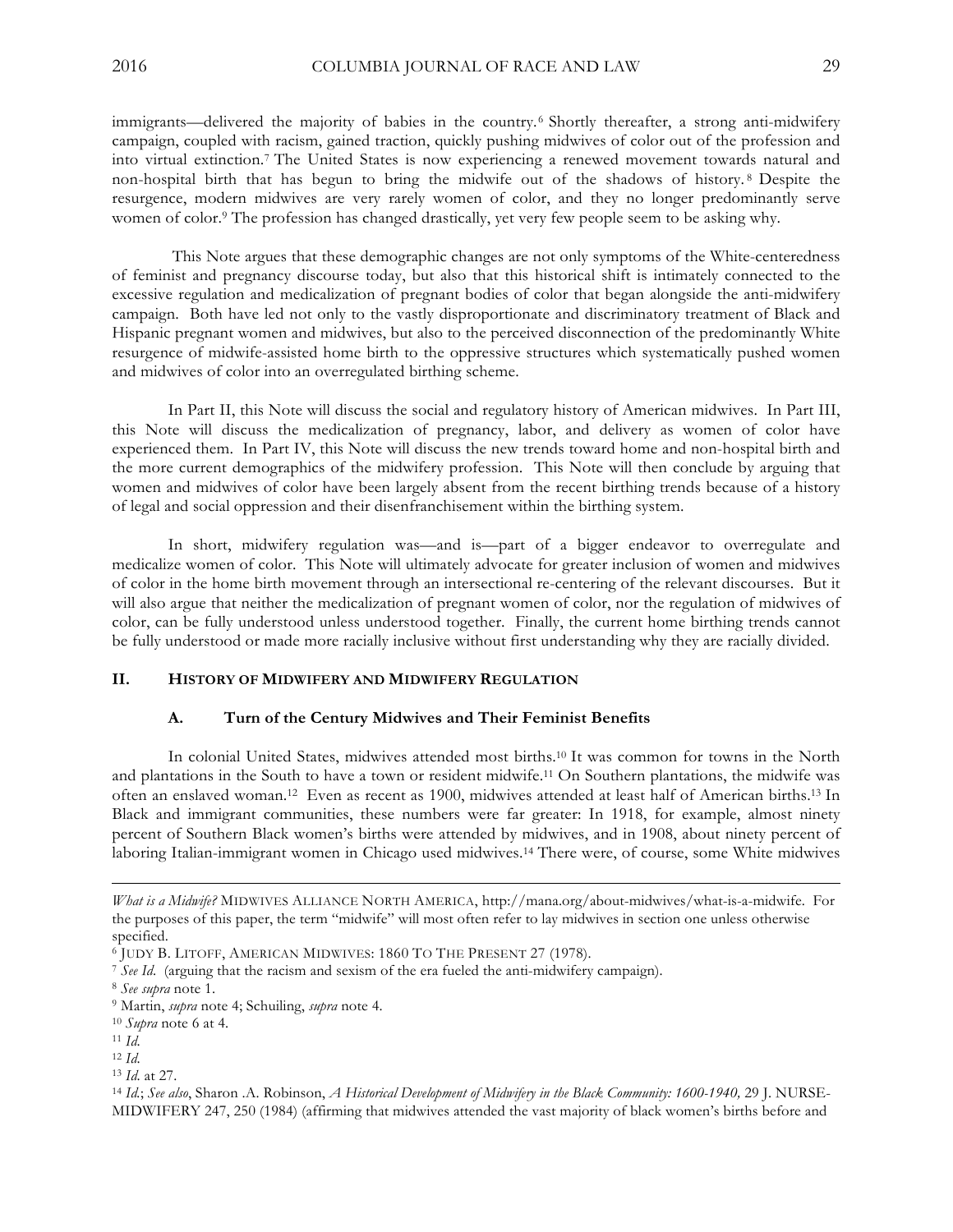at the turn of the 20th century; however, the majority of midwives in Northeastern states were immigrant women, and the majority in Southern states were older Black women, often called "granny" midwives.15 Black midwives were typically trained through apprenticeships with older, more experienced female family members or peers.16 At the turn of the century, the average cost of a midwife's services—including labor, delivery, postnatal care, housekeeping, and mother's help—was between two and ten dollars.17 By comparison, the delivery services of a physician cost between ten and twenty five dollars, with extra costs for pre- and post-natal care.<sup>18</sup> Not only did low-income women of color prefer midwives for their lower cost, but also, as a 1924 survey out of Texas noted, women preferred to have the hired service of midwives because they were "really worth more" than physicians.19

American women thought the comfort of having another woman or group of women present during birth, as opposed to a male doctor, was as important a factor as cost. Judith Leavitt explains that women benefited from the psychological support and practical help from other women, friends, neighbors, and relatives until they began delivering their babies in hospitals.20 Laboring women also received unique comfort from midwives and other female birth attendants, as "only a woman can know what a woman has suffered and is suffering."21 Pre-hospital birthing was thus something of a feminist endeavor in which women wanted and needed only each other, because they knew that their specific female experience made them more equipped than any male physician to aid a woman in a non-complicated labor and delivery.

## **B. Turn of the Century Physicians and Anti-Midwife Sentiment**

The once prominent and empowering feminist understanding of the birthing process changed after the turn of the twentieth century. As hospital births grew in prominence and male physicians began to attend more births, the "presence of this male authority figure changed the power structure in the [birthing] room."22 This anti-feminist power shift denied women—who were already seen as socially inferior and less capable than men—authority over their own bodies and births. For Black and immigrant women, who in the nineteenth and early twentieth century heavily relied on midwives, this anti-feminist power shift—which was specifically anti-black feminist, since almost all physicians at the time were White men—was more severely felt.

In the nineteenth and early twentieth centuries, physicians were rarely trained specifically in childbirth and had less experience in labor and delivery than midwives. Although physicians appeared in the birthing room as early as the mid-eighteenth century, the first record of any medical student viewing a live birth during training was not until 1850, about a century later.23 Indeed, it was not until around 1820 that physicians were given substantive, formal medical training before practicing medicine or delivering babies.24 Despite their lack of training or experience in obstetrics,25 by the turn of the century, physicians attended almost fifty percent of American deliveries.<sup>26</sup> A 1910 study showed that the majority of schools offered such poor training to the

directly after the turn of the twentieth century).

<sup>15</sup> *Id*. at 29, 31.

<sup>16</sup> FRASER, *supra* note 5, at 6

<sup>17</sup> LITOFF, *supra* note 6, at 28

<sup>18</sup> *Id*.

<sup>19</sup> *Id*. at 29; *See also*, Stacy A. Tovino, *American Midwifery Litigation and State Legislative Preferences for Physician-Controlled Childbirth*, 11 CARDOZO WOMEN'S L. J. 61, 74 (2004).

<sup>20</sup> JUDITH WALZER LEAVITT, BROUGHT TO BED: CHILDBEARING IN AMERICA, 1750-1950 87 (1986).

<sup>21</sup> *Id*. at 97, 99.

<sup>22</sup> *Id*. at 87, 107.

<sup>23</sup> LITOFF, *supra* note 6, at 20.

<sup>24</sup> Robinson, *supra* note 14.

<sup>25</sup> Obstetrics is a medical specialization in pregnancy and childbirth.

<sup>26</sup> LITOFF, *supra* note 6, at 27, 58.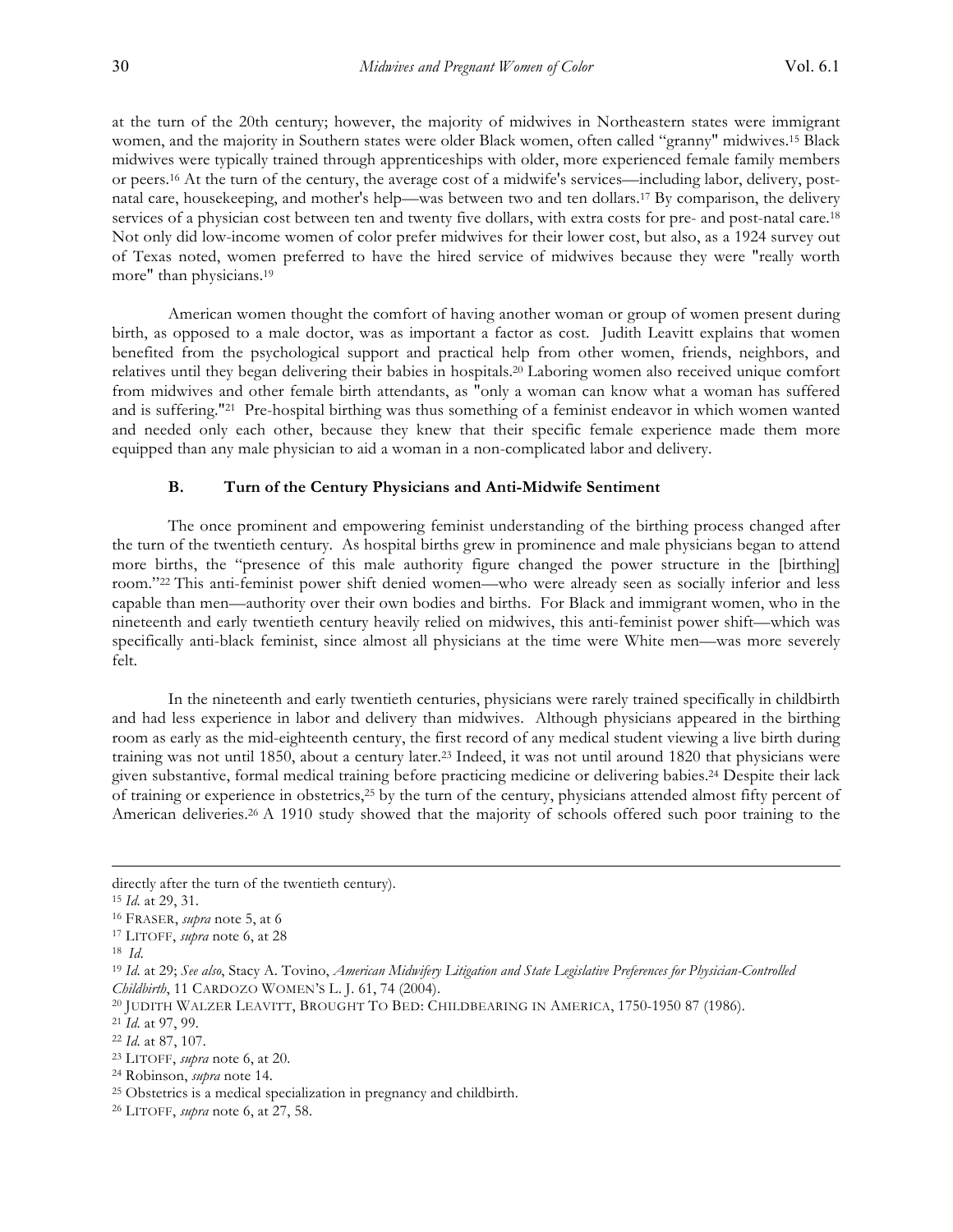students that physicians were just as responsible as midwives for the high U.S. Maternal Mortality Rates.27 Tellingly, a 1911 survey noted "the majority of [medical schools] professors believed that they had never trained a person whom they felt was competent to become a professor of obstetrics."28 Therefore, physicians and medical school professors themselves accepted that they had far less experience or expertise in childbirth than did midwives.

However, the lack of proper training and lack of statistics proving that physician births were safer did not stop doctors from opposing midwife-assisted birth. This opposition partially originated from the popular fear of overcrowding in the field of medicine and obstetrics specifically: Doctors viewed lay midwives as competitors and feared that they were diminishing their professional status and potential profits in the area of childbirth.29 Perhaps because obstetrics had never been a common or popular medical field, precisely because the midwife effectively filled that social need, the worry was particularly high for obstetricians and professionals hoping to attract new doctors and medical students to that field. As Litoff puts it, "If obstetrics were to receive its due recognition, the midwife had to be eliminated."30

This fear coincided with the start of the Bureau of Census' annual collection and publication of death and birth statistics in 1900 and 1915 respectively and several advances in medical hygiene and infection prevention.31 Previously, no one knew the raw percentages of infant and maternal births and deaths. Once the numbers were revealed to be quite high, anti-midwife physicians had the ammunition they needed to begin their midwifery elimination campaign. The perceived expertise that accompanied physicians, however, did little to decrease infant mortality. <sup>32</sup> When mortality rates decreased in the subsequent years, it was primarily due to simple yet new measures, like routine hand-washing and antiseptic and anti-bacterial regimens, which all could have easily been taught to midwives.33

The midwifery elimination campaign was not just a back-and-forth debate of death statistics, status, and medical hygiene; rather, it was a pointed, racial and gendered attack by White male professionals on the entire class of lay midwives of color. Evidence of this trend can be seen in an array of public and private documents dating back to the turn of the century. A 1906 New York midwife study by the Public Health Committee of the Association of Neighborhood Workers, for example, stated that the "the majority of [the] so-called midwives are foreigners of a low grade—ignorant, untrained women."34 At a 1924 meeting of the Southern Medical Association, a physician stated that they must not attempt to make competent obstetricians out of the great army of ignorant women now practicing midwifery in this country.35 A 1928 Virginia midwife study stated that doctors in the South did not want to "deal with the ignorant and superstitious negro [midwife]."36 In the 1920s, the Director of the Mississippi Bureau of Child Hygiene, a White male, asked, "What could be a more pitiable picture than that of a prospective mother… and [midwife], filthy and ignorant, and not far removed from the jungles of Africa, laden with its atmosphere of weird superstition and voodooism?"37

These racist and xenophobic sentiments originally espoused by doctors and medical professionals soon gained traction with popular women's and housekeeping magazines that began publishing articles and

<sup>27</sup> Robinson, *supra* note 14 at 249.

<sup>28</sup> LITOFF*, supra* note 6*.* at 65.

<sup>29</sup> *Id*. at 48; *See also*, FRASER, *supra* note 5, 59-60 (stating that, "for many physicians, therefore, the midwife problem would be solved only with the rapid abolition of these practitioners and the ascendancy of obstetrical science."). <sup>30</sup> LITOFF, *supra* note 6, at 50.

<sup>31</sup> *Id*. at 50-51.

<sup>32</sup> Robinson, *supra* note 14 at 249.

<sup>33</sup> *Id*. at 19-20.

<sup>34</sup> *Id*. at 51.

<sup>35</sup> FRASER, *supra* note 5, at 59.

<sup>36</sup> LITOFF, *supra* note 6, at 75.

<sup>37</sup> *Id*. at 78.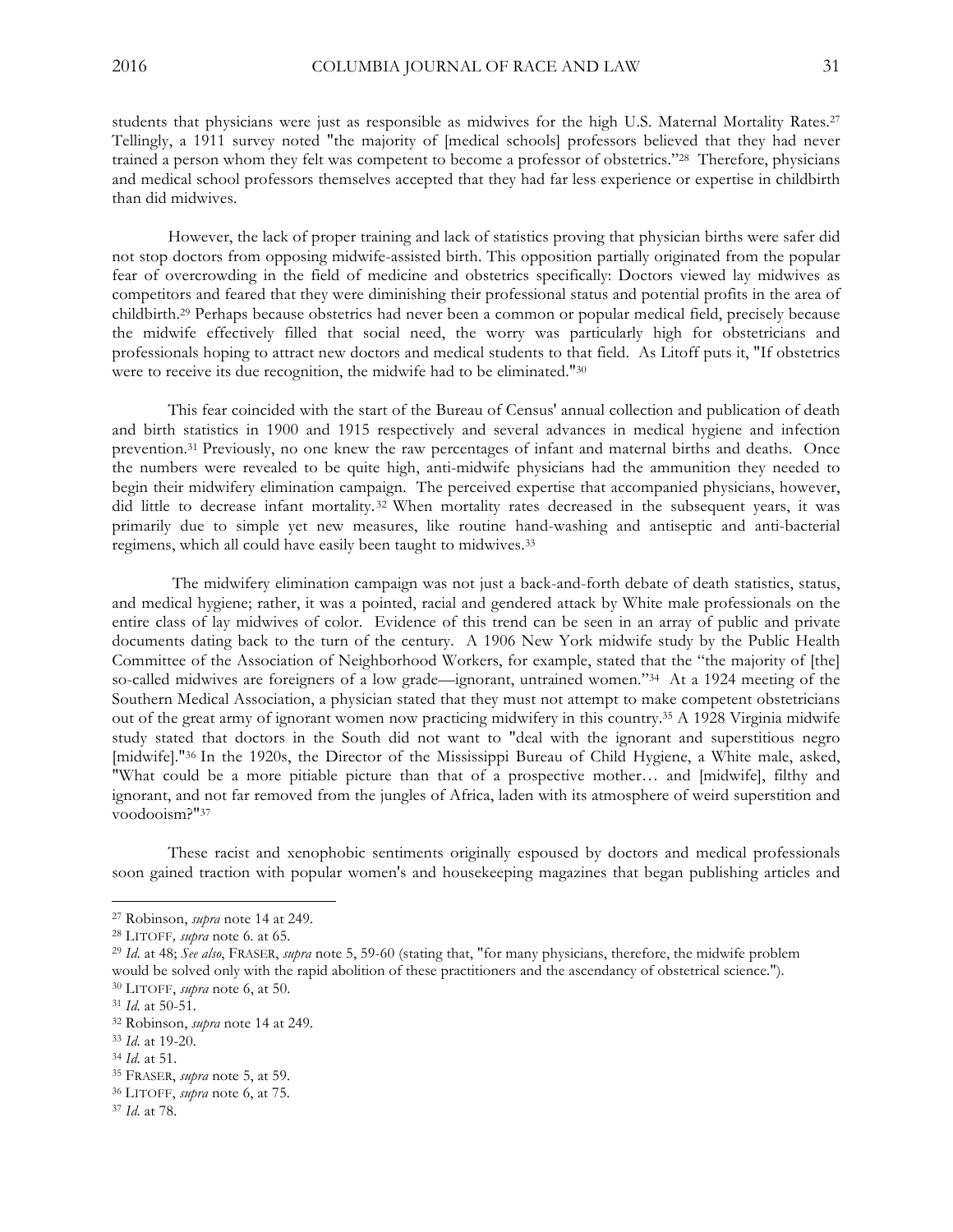propaganda warning expecting mothers of these "ignorant" and "dirty" midwives. The magazines also directly and indirectly supported physician-assisted birth by advocating for new methods of pain relief and for hospital hygiene. A *Harper's* article from 1930, for example, quoted midwives in colloquial Southern English, which made the midwives sound ignorant and thus unqualified when placed among the well-formed sentences of the author. A Black midwife quoted in the article, Aunt Elizabeth, said she could get "near about six dollars fo' ketchin' one bebby," and the article's author quickly concludes, "The first step toward controlling the midwives, good, bad, and indifferent, is to round them all up in class and then briskly winnow them out," adding that the midwife has no place in twentieth century healthcare.38 A *Good Housekeeping* article from 1914 indirectly opposed midwives by praising doctors' use of a new pain relief drug on laboring women. It advertised that "[the laboring woman] can be kept in a half-waking, half dreaming, but nearly painless state" and, in the case of cesarean section, "can be put to sleep entirely, and wake up to find it all over and see the light shining on her baby's face."39 It noted that these methods, available only in hospitals and only when administered by doctors and nurses, make birth far safer than the natural (midwife) route.40 And still others simply came out in support of highly regulating midwifery by pointing to physicians and hygiene professionals who praised new practices as means to saving lives.<sup>41</sup>

# **C. Explicit Restrictions on Midwifery Practice**

By 1930, lay midwife-attended births had dropped from fifty percent around the turn of the century to fifteen percent.42 By 1950, eighty-eight percent of births occurred in the hospital, and by 1973, that number grew to over ninety-nine percent, where it has stayed until recent years.43 The main culprit in the precipitous drop in lay midwifery was licensing laws and birthing regulations that quickly replaced the Black and immigrant midwives with White nurse-midwives and physicians.44 By 1930, the same year that lay midwifery birth attendance dropped to fifteen percent, thirty-eight of the forty-eight states had registration or licensing laws regulating midwives; the federal government had passed maternity hygiene, birth reporting, and medical regulation laws restricting midwives as well as their patients; and, between 1908 and 1924, every state in the nation had created a bureau of child hygiene or an equivalent thereof.45 Additionally, federal immigration restriction laws passed in the early 1920s effectively stopped the influx of immigrant midwives from outside of developed Western Europe, contributing to fewer immigrant women and, tangentially, fewer midwives.46

This Note will demonstrate the legal difficulties that midwives faced and how state and federal governments aided in their decreased numbers by focusing on three of those states, each with welldocumented histories of midwifery regulation: Massachusetts, Alabama, and California.

## **1. Massachusetts's Midwifery Ban**

<sup>38</sup> Carolyn Conant Van Blarcom, *Rat Pie: Among the Black Midwives of the South,* HARPER'S MAGAZINE, Feb. 1930, at 325, 326, 332, *available at* http://harpers.org/archive/1930/02/rat-pie/.

<sup>39</sup> Wood Hutchinson, *When the Stork Arrives,* GOOD HOUSEKEEPING, July 1914, at 103; *See* LEAVITT, *supra* note 20, at 129 (noting that this once popular pain relief method was often called Twilight Sleep and did not actually relieve pain so much as it erased the memory of pain. In fact, the endeavor was quite painful. Women would often writhe on the bed in so much pain that they would be forcefully strapped down throughout their entire laboring and birthing process for "safety.")

<sup>40</sup> Hutchinson, *supra* note 39.

<sup>41</sup> Anna Steese Richardson, *Safeguarding American Mothers,* MCCLURE'S, July 1915, at 35, *available at*

http://babel.hathitrust.org/cgi/pt?id=coo.31924065818472;view=1up;seq=247 (stating that "strict supervision by the body issuing certificates allowing persons to practise medicine and midwifery is needed, in the endeavor to eliminate all persons who are incompetent . . . ").

<sup>42</sup> LITOFF, *supra* note 6, at 114.

<sup>43</sup> *Id.*

<sup>44</sup> LITOFF, *supra* note 6, at 122-124.

<sup>45</sup> *Id*. at 51, 99.

<sup>46</sup> *Id*. at 113, 141.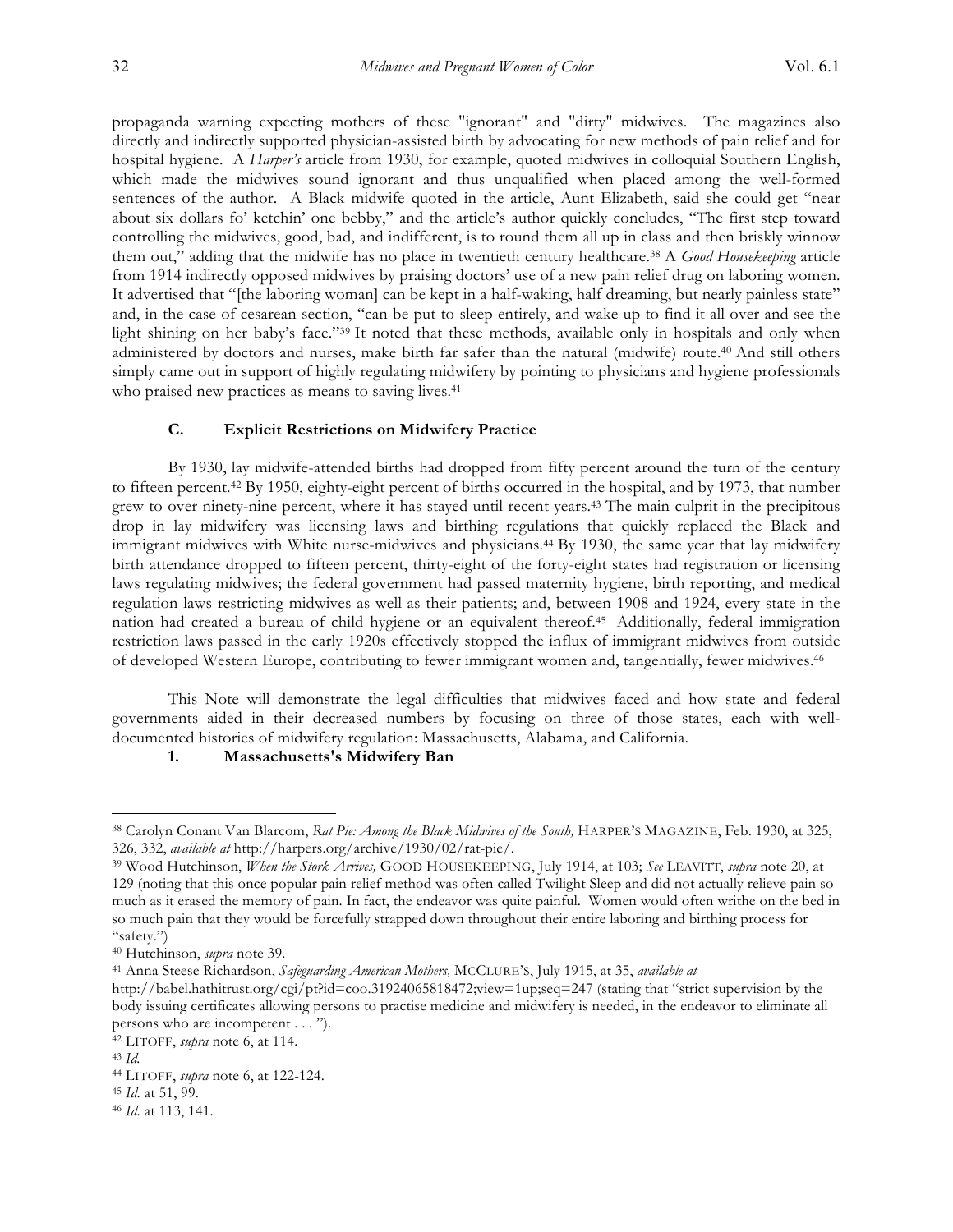Massachusetts was one of the earliest states to highly regulate midwives when it passed the Medical Practice Act in 1894 and a Birth Registration Act in 1897.47 The Medical Practice Act noted that no person other than a licensed physician would be allowed to practice obstetrics anywhere in the state without facing criminal fines and/or imprisonment.48 Though this statute did not explicitly outlaw midwifery, Massachusetts considered midwifery to be within the practice of obstetrics. As a result, any midwife who was not also a licensed physician (essentially all midwives at the time) would be committing a criminal offense if she continued practicing. The Birth Registration Act, on the other hand, noted specifically that "physicians *and midwives* shall on or before the fifth day of each month report to the clerk of each city or town a correct list of all children born therein during the month next preceding, at whose birth they were present," including the births of stillborn babies.49 The penalty for not doing so was a fine between ten and fifty dollars, a significant amount at a time when midwives rarely charged over ten dollars for their services.50 Together, these two statutes created a glaring paradox for midwives: A midwife who did not register the births she attended would be in violation of one statute, but if she registered those births willingly, she would be found in violation of the other and would be subject to criminal charges.

 The most famous opposition to these statutes arose from the trials of a Finnish immigrant named Hanna Porn; within a four-year period, ten trials were held, and she lost all but one.51 Ms. Porn received a lay midwifery license from the Chicago Midwife Institute, one of the few midwifery schools in the United States in 1896, and practiced as a lay midwife in Gardner, Massachusetts.52 She served almost exclusively immigrant women in her surrounding communities, and achieved neonatal mortality rates that were less than half of those achieved by the average physician in her town.53 Statistically, babies delivered by physicians in Gardner, Massachusetts, were more than twice as likely to die at or soon after birth than those babies Ms. Porn delivered. Perhaps due to her popularity and reliability, every case brought against her was brought not by aggrieved former clients, but by medical professionals claiming her illegal competition hurt business.54

It was through one of the cases against Ms. Porn that the court formally clarified the previously ambiguous bar against midwives present in the 1894 statutes. In the 1907 case, *Commonwealth v. Porn,* the court ruled that midwifery was a practice of obstetrics and was thus outlawed by the 1894 statute, making Ms. Porn guilty of practicing medicine without a proper license.55 Although Ms. Porn argued that prohibition of midwives as a class was unconstitutional disparate treatment, the court chose not to rule on the federal constitutionality of the statute, and, to add insult to injury, fined Ms. Porn heavily for each case she lost.56 Despite her trial losses, court orders prohibiting her from assisting deliveries, and several months served in prison in 1908, Ms. Porn continued her practice until her death in 1913.57

By 1913, forty percent of all births in Massachusetts were attended by midwives.58 These numbers fell quite rapidly as authorities began arresting more practicing midwives as well as physicians who were

https://archive.org/details/actsresolvespass1897mass (emphasis added).

<sup>47</sup> Tovino, *supra* note 19, at 82.

<sup>48</sup> Acts and Resolves Passed by the General Court of Massachusetts, ch. 458, 530-33 (1894), *available at* https://archive.org/details/actsresolvespass1894mass.

<sup>49</sup> Acts and Resolves Passed by the General Court of Massachusetts, ch. 444, 420-24 (1897), *available at*

<sup>50</sup> *Id*.; LITOFF, *supra* note 6, at 28.

<sup>51</sup> Eugene R. Declercq, *The Trials of Hanna Porn: The Campaign to Abolish Midwifery in Massachusetts*, 84 AM. J. PUB. HEALTH 1022, 1022, 1027 (June 1994).

<sup>52</sup> *Id*. at 1022.

<sup>53</sup> *Id.* at 1023-24.

<sup>54</sup> *Id*.; Tovino, *supra* note 19, at 85.

<sup>55</sup> *Commonwealth v. Porn*, 82 N.E. 31, 31 (Mass. 1907).

<sup>56</sup> Tovino, *supra* note 19 at 84-85.

<sup>57</sup> *Id*. at 85.

<sup>58</sup> Declercq, *supra* note 51 at 1026.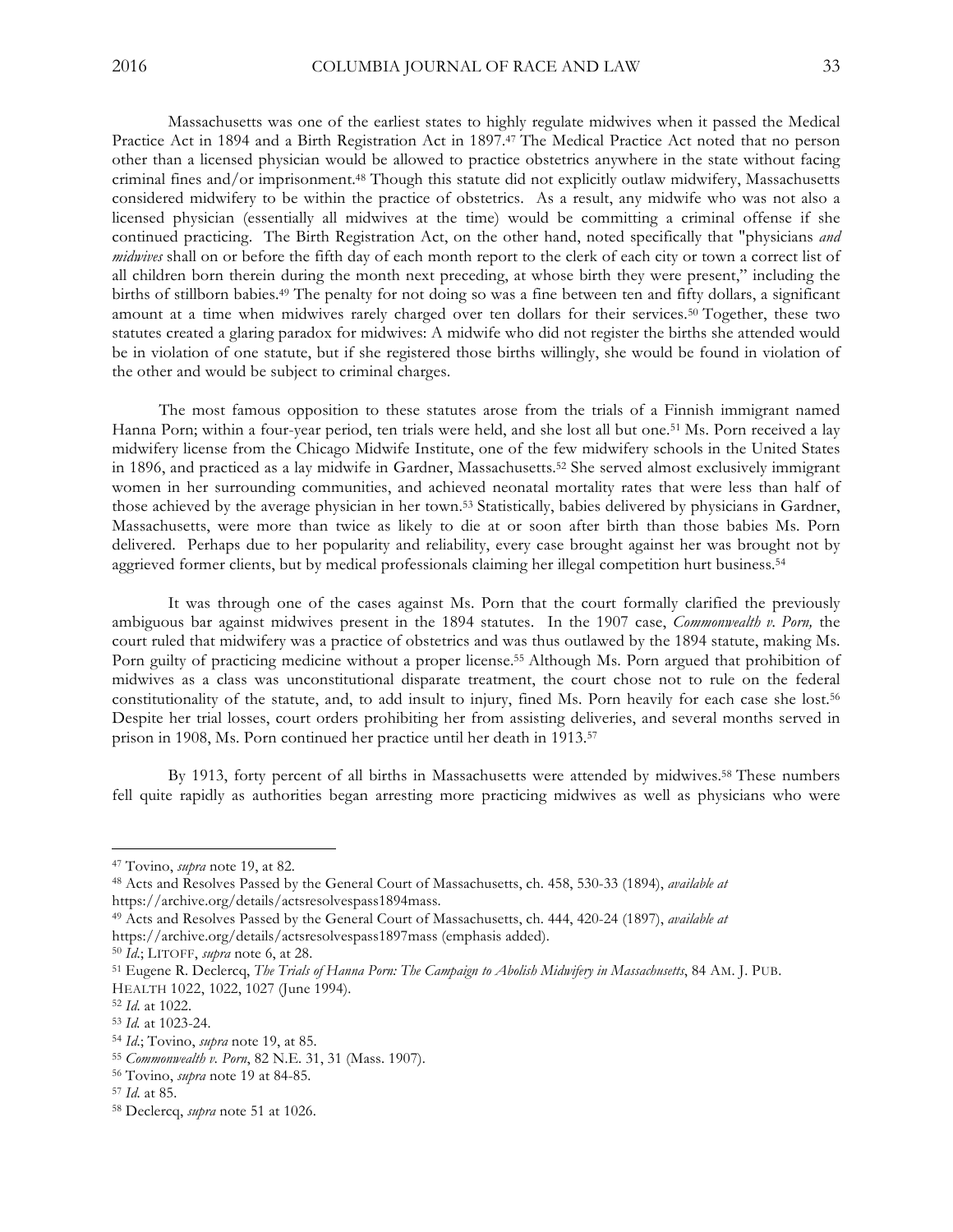found to have helped midwives or who falsely registered midwife births under their names.59 It was not until 1975 with the passage of legislation permitting licensed *nurse*-midwives to practice *only* when under the supervision of a physician that any sort of midwife was again allowed to practice in the state of Massachusetts (though lay midwives are still prohibited there). 60

## **2. Alabama Regulation**

Beginning in 1918, Alabama required all midwives to pass an examination and to register for a license to practice.61 By 1976, however, the state criminally outlawed new lay midwives while only temporarily exempting existing lay midwives and allowed nurse-midwives to practice only in hospitals or hospitalsponsored birth centers. <sup>62</sup> Additionally, the state (seemingly arbitrarily) began enforcing an old rule disallowing midwives over the age of sixty-five from practicing.63 Consequentially, over 150 senior midwives in Alabama were told that they would have to immediately stop practicing despite the fact that younger lay midwives would remain legally allowed to practice under the law's temporary exemption until their current licenses expired or the county board revoked them.<sup>64</sup>All of these 150 senior midwives were Black women.<sup>65</sup>

In *State v. Kimpel*, the defendant, Toni Kimpel, a lay midwife charged with practicing nurse-midwifery without a license, argued that *Roe v. Wade* should be interpreted to include a woman's right to privacy in choosing how and by whom her baby is delivered, and, channeling Hanna Porn, that such a ban was a constitutional equal protection violation.<sup>66</sup> The court found both of these arguments without merit.<sup>67</sup> The court denied the possibility of race or gender or both being the basis for a suspect class by neglecting to discuss the racial or gender make-up of Alabama lay midwives. Following precedent in several other states, the court also ruled that the right to privacy did not cover choice in childbirth methods because a fetus is viable at the time of birth and, once a fetus a viable, "the mother's privacy rights are subjugated to the governmental interest in protecting both her and the child's safety."68

#### **3. California Regulation**

In 1976 and again in 1987, in *Bowland v. Municipal Court* and *Northup v. Superior Court* respectively, California courts stated that lay midwives were not legally allowed to practice medicine without licenses despite the fact that the California Medical Practice Act of 1976 did not expressly prohibit lay midwifery.<sup>69</sup> The restrictions in the state were later relaxed and made more explicit in the Licensed Midwifery Practice Act of 1993, after a Department of Consumer Affairs report confirmed that midwifery practice was much safer than previously thought.70 This was essentially an affirmation that many of the highly unnecessary midwifery regulations of the twentieth century lacked merit. However, the new law had the adverse effect of vastly limiting midwifery by requiring midwives to work under the supervision of a licensed physician.71 As a result,

<sup>62</sup> *Id*. at 76, 77.

<sup>70</sup> Tovino, *supra* note 19, at 94.

<sup>71</sup> *Id*. at 95

 $\overline{a}$ <sup>59</sup> *Id*.

<sup>60</sup> *Id*.

<sup>61</sup> Tovino, *supra* note 19, at 76.

<sup>63</sup> *Id*. at 77; *See also*, MARGARET CHARLES SMITH & LINDA JANET HOLMES, LISTEN TO ME GOOD: THE LIFE STORY OF AN ALABAMA MIDWIFE 143 (1996).

<sup>64</sup> Tovino, *supra* note 19, at 76, 77.

<sup>65</sup> *Id*.

<sup>66</sup> *State v. Kimpel*, 665 So.2d. 990, 994 (Ala. Crim. App. 1995).

<sup>67</sup> *Id*.

<sup>68</sup> *Id*.

<sup>69</sup> *Bowland v. Municipal Court*, 556 P.2d 1081, 1084 (Cal. 1976); *Northup v. Superior Court*, 237 Cal. Rptr. 255 (Cal. Dist. Ct. App. 1987) (the court specified that those, like defendants, claiming religious exemption, may be permitted to practice without licenses in certain circumstances); Cal. Bus. & Prof. Code § 2052, §2053 (West).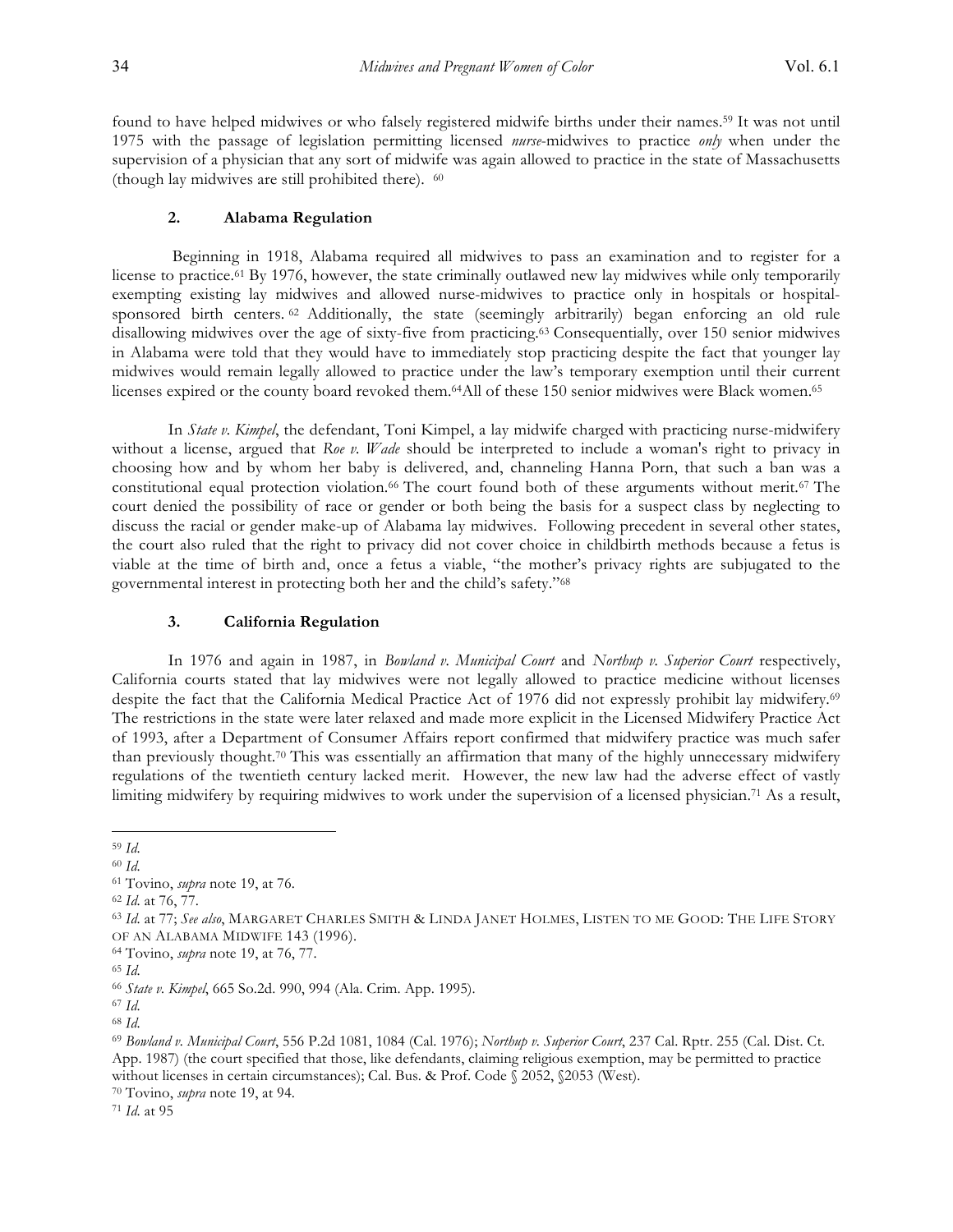insurance companies either refused to provide malpractice coverage or drastically increased doctors' insurance premiums when they supervised midwives.72 Under economic and legal liability pressure, doctors began refusing supervisory requests and, by 2001, only one midwife in the entire state of California was able to obtain a physician supervisor.73 This legislation, therefore, effectively eliminated legal midwifery practice in the state, despite being based on a study confirming the safety of midwife-assisted births.

After several court cases contested the law's detrimental effects, the California legislature amended it so that midwives would no longer have to disclose the name of their physician supervisors, making it more difficult for insurance companies to refuse to provide malpractice coverage. Although the amendment partially remedied the problem,74 the fact remains that even in one of the most progressive states, midwifery is still seen, at least by insurance companies and courts, as something in need of strict regulation and direct medical oversight. This is unsurprising given the effectiveness of the original, racist anti-midwifery campaign of the early twentieth century.

#### **D. Midwifery Education and Its Exclusion of Women of Color**

## **1. Federal Actions: The Sheppard–Towner Act**

Explicit midwifery regulation over the past century has indeed been rampant, but it has not been the most destructive means of midwifery extinction. Though Massachusetts has historically been the strictest state in its midwifery regulation, other state regulations as well as federal statutes, though seemingly less restrictive, have done a great deal to aid in midwifery elimination. The Sheppard–Towner Act of 1921 was a federal statute created primarily to support and fund advances in maternal and infant health and mortality.75 Specifically, it provided funding for registered nurses and physicians to travel to more rural areas—where midwives were still a practical necessity—and conduct educational sessions where they could educate midwives on new and life-saving hygiene regulations and methodologies.76 Though this endeavor sounds supportive of midwifery in theory, in practice it became yet another vehicle for midwifery restriction.

The statute only provided funds to those states that agreed to certain regulatory schemes pertaining to midwifery practice. It established a hierarchical model in which public health nurses, overseen by higherlevel health care professionals and Children's Bureau administrators, were given the power to choose which midwives they felt were trainable or competent enough to benefit from such classes and which should be restricted or eliminated from midwifery practice.77 This was particularly problematic since the individuals making the decisions were White, and the midwives were predominantly Black.78 This meant that, in one of the most racially charged eras in American history, the livelihoods of many women of color were placed directly in the hands of White actors already negatively disposed toward them for both social and competitive reasons. Furthermore, these classes and seminars sometimes lasted several days, if not longer, and although federally funded, were not free for midwives, as travel and lodging costs were not included.79 The costs, therefore, acted as a barrier to poorer midwives of color who, without such training, would likely be eliminated from, or regulated out of, the profession. Some southern states, such as Georgia, Alabama, and Louisiana, did not take advantage of the federal funds at all, possibly out of a lack of interest in providing any kind of support to the Black midwives they wanted to eliminate. <sup>80</sup> In essence, the racially hierarchical

 $\overline{a}$ <sup>72</sup> *Id*.

<sup>73</sup> *Id*.

<sup>74</sup> *Id*. at 98.

<sup>75</sup> Sheppard-Towner Maternity and Infancy Act, ch. 135, 42 Stat. 224 (1921) (repealed by Act of Jan. 22, 1927, ch. 53, §2, 4 Stat. 1024 (1927)).

<sup>76</sup> *Id*.

<sup>77</sup> FRASER, *supra* note 5, at 34.

<sup>78</sup> *Id*.

<sup>79</sup> *Id*. at 37.

<sup>80</sup> *Id*. at 31.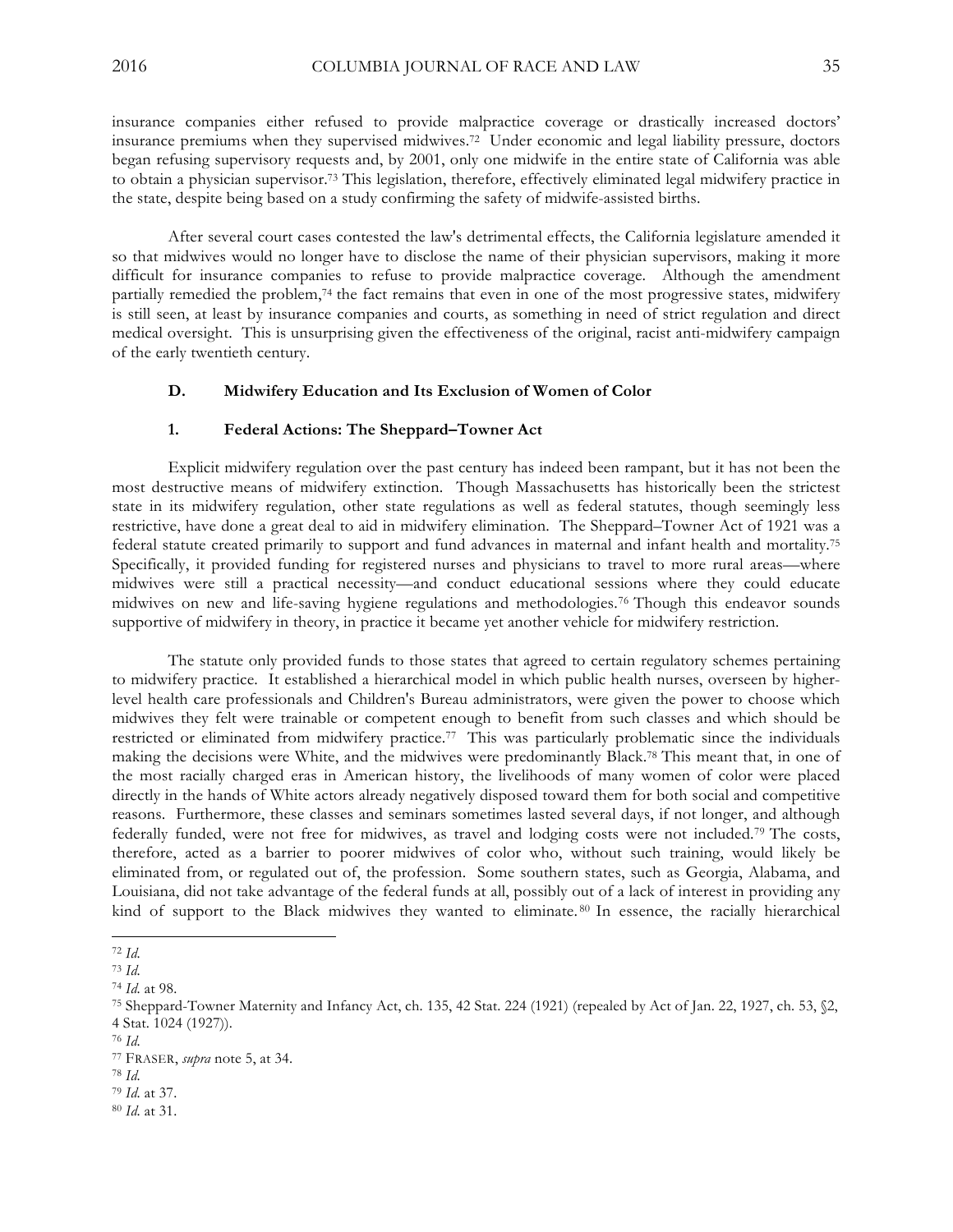structure created by the Sheppard-Towner Act allowed for White professionals to directly and indirectly oversee, regulate, and control Black and immigrant midwives under the guise of educational and health advancement.

## **2. Other Subtle Yet Detrimental State Regulatory Endeavors**

Many states that did not explicitly or heavily outlaw or restrict midwifery nonetheless adopted educational and training requirements that acted as bars to legally practicing midwifery. For example, South Carolina created a summer institute for midwifery using state and federal funds in the 1920s.<sup>81</sup> By the 1930s, the state had made yearly attendance at the institute a mandatory prerequisite for renewal of one's midwifery license or permit.<sup>82</sup> Since the permits themselves had also become mandatory and required a separate fee, many midwives of color, especially those who lacked the means to take time off or travel, simply could not by themselves afford to continue their work legally.83 Similarly, Florida required that all midwives shadow fifteen physician-attended births to be eligible for a mandatory midwifery license and that each midwife have an active partnership with a physician in order to stay licensed.84 This proved particularly difficult, as many of Florida's Black midwives lived in towns with few licensed physicians and did not have the means to routinely travel to those physicians. And, as noted above, many physicians did not support the continued practice of midwifery due to race- and gender-motivated fears of over-crowding, competition, and loss of status.85

#### **3. Schools of Midwifery**

The first schools and courses for midwifery cost over \$100, lasted anywhere from several months to over one year, and often required one to pass a literacy test.86 These requirements posed difficulties for women of color, especially Black women who were generally still un- or under-educated post-abolition, and for many immigrants who did not speak English as a first language.87 In the 1930s, when nurse-midwifery became a possible solution to the "midwife problem," only the literate, more affluent few—those capable of paying for and allotting sufficient time to graduating from a school for nurse-midwifery—could hope to legally and effectively join the profession.88 Evidenced by the rapid decline in midwife-attended births in the same time period,<sup>89</sup> nurse-midwifery did not help save the midwife of color but instead worked as a racial and class barrier to the profession. In fact, as Litoff argues, it is partially because of the wildly successful smear campaigns against midwives of color that even White nurse-midwives, both then and now, are looked upon with skepticism and negativity.<sup>90</sup> However, the fact remains that nurse-midwives are today legally allowed to attend births and deliver babies in every state, but those midwives are not usually women of color, as they once predominantly were.

## **III. THE MEDICALIZATION OF WOMEN OF COLOR'S REPRODUCTION**

 $\overline{a}$ 

<sup>89</sup> *Id*. at 114.

<sup>81</sup> *Id*. at 36.

<sup>82</sup> *Id*.

<sup>83</sup> *Id*. at 37.

<sup>84</sup> DEBRA ANNE SUSIE, IN THE WAY OF OUR GRANDMOTHERS: A CULTURAL VIEW OF TWENTIETH CENTURY MIDWIFERY IN FLORIDA, 34 (2009).

<sup>85</sup> *Id*. at 50.

<sup>86</sup> LITOFF, *supra* note 6, at 35-37.

<sup>87</sup> *Id*.

<sup>88</sup> *Id*. at 126

<sup>90</sup> *Id*. at 129.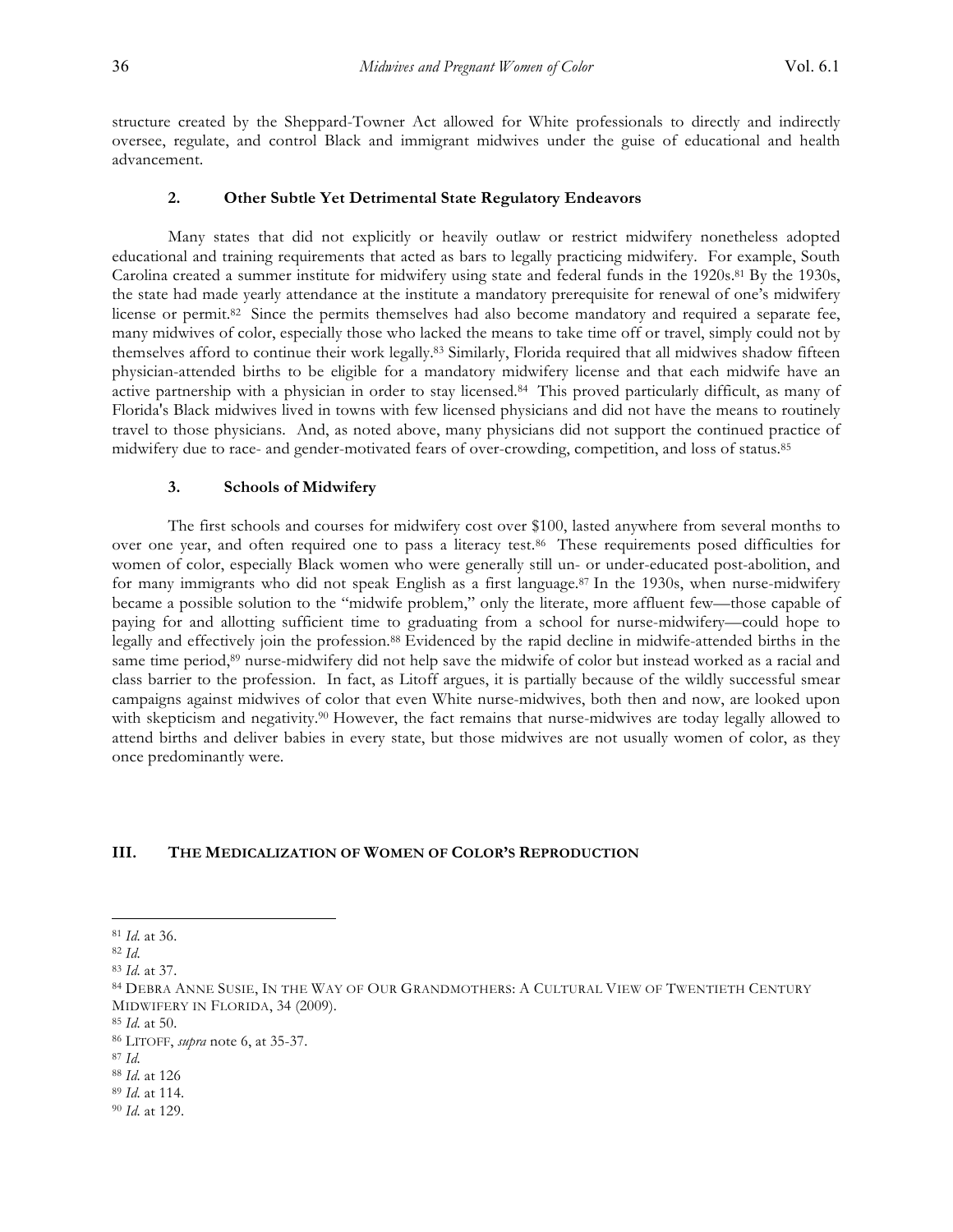It is true that the development and implementation of hygiene and educational regulations and requirements in the early decades of the twentieth century decreased infant and maternal mortality rates.91 This Note also agrees that registering midwives and midwife births undoubtedly aided the data collection process for census statistics. This Note advocates both for natural, midwife-assisted birth, and for those births to be clean, sterile, and done by experienced midwives who take necessary precautions to ensure the safety of mother and baby. The problem with these requirements is not, therefore, the regulation of hygiene or requirements of having sufficient knowledge per se, but rather their socio-economically and racially disproportionate application and effect on Black and immigrant midwives and women. This racially disproportionate application connects midwifery regulation to another race-specific and even more pervasive regulatory scheme: medicalization.

Although the raced and gendered regulation and virtual elimination of lay midwives has been routinely happening since the turn of the twentieth century, it is not only the midwife of color who has felt the effects of regulation. Midwifery regulation is intimately connected to, and has important bearings on another regulatory phenomenon: the medicalization of pregnant women of color. This section will explain what medicalization is and why medicalization and midwifery regulation must be understood together in order to fully understand either and move forward.

Medicalization can be defined broadly as the identifying or viewing of a condition or behavior as being in need of medical intervention, treatment, or control.<sup>92</sup> In the context of a certain raced and gendered group's condition or behaviors—in this case the reproduction of women of color—medicalization takes on a deeper, more complex meaning. Here, medicalization is the direct or indirect systemic treatment and perception of women of color's reproduction as something degenerate, unruly, and in need of medical intervention and control.93 This perception also bolsters the idea that pregnant or reproductive-age women of color need to be socially controlled through a medical framework.94 At the turn of the twentieth century, and during the formative period of midwifery regulation, the medicalization of women of color's reproduction was much more directly and obviously racist and sexist.<sup>95</sup> As the Civil Rights Era moved the United States into a post-racial, neoliberal mindset, medicalization and midwifery regulation became much more indirect and systemic. The root problem, however, has persisted, and its historical and current stronghold on society will be discussed in the following sections.

## **A. The Perceived Degeneracy of Women of Color**

Negative notions associated with women of color's sexuality and reproduction have persisted throughout history: Enslaved women were the objects of White male sexual desire and abusive domination; for having to work while raising children, Black women post-slavery were perceived as lesser mothers and women; in the later twentieth century, we've seen stereotypes of the lazy "welfare queen" knowingly overproducing children at the expense of the lawful, White tax-payer, as well as the negligent drug-addicted mother who irresponsibly and cruelly reproduces "crack babies."96 This sentiment is nothing new. What is relatively new is the scholarship and data that show us that these stereotypes have had startling, statistically significant, and systematic effects on pregnant women and mothers of color.

<sup>91</sup> *Id*. at 54.

<sup>92</sup> Peter Conrad, *Medicalization and Social Control*, 18 ANN. REV. SOCIOLOGY 209, 210-11 (1992), *available at* http://www.jstor.org/stable/pdf/2083452.pdf?acceptTC=true.

<sup>93</sup> DOROTHY ROBERTS, KILLING THE BLACK BODY: RACE, REPRODUCTION, AND THE MEANING OF LIBERTY, 9 (1997).

<sup>94</sup> Conrad, *supra* note 92, at 215-16 (Arguing that childbirth is the primary example social control via medicalization as medical surveillance since it is seen as a deviant condition or behavior that can be checked by overbearing medical monitoring in all areas of obstetrics including pre and post natal care.).

<sup>95</sup> *See* Part I.

<sup>96</sup> ROBERTS, *supra* note 93 at 9, 18.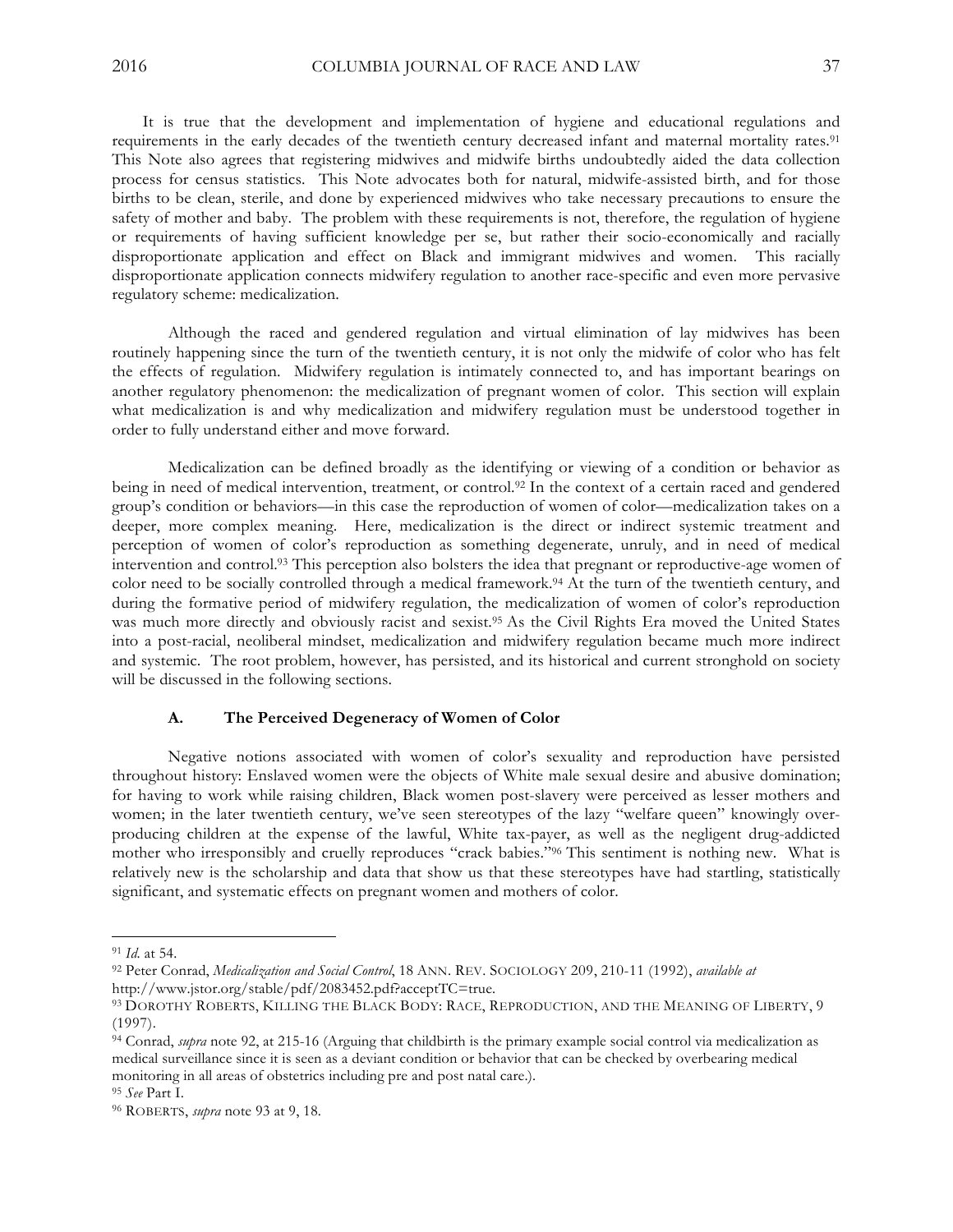In her book, *Killing the Black Body: Race, Reproduction, and the Meaning of Liberty,* Dorothy Roberts notes that "white childbearing is generally thought to be a beneficial activity…Black reproduction, on the other hand is treated as a form of *degeneracy*."97 "The denial of Black reproductive autonomy," she adds, "serves the interests of white supremacy." <sup>98</sup> Khiara Bridges makes a similar argument noting that poor, pregnant women—who are disproportionately women of color—are perceived as "unruly bodies" and "the consequence [of that perception] is a medicalization of poverty, with the poor being treated as biological dangers within the body politic." <sup>99</sup> Just like midwives of color, pregnant women of color were and are treated as degenerate, dangerous, and in need of control. Not only are pregnant women of color seen as things in need of regulation, but also they are seen that way because it subconsciously allows for the perpetuation of race, gender, and class hierarchies and structures.

As recent statistics show, this continues today. Women of color experience medicalized childbirth significantly differently than White women. In 2010, Amnesty International, an international human rights activism organization, published an extensive report detailing the particular disproportionalities and injustices women of color face in the American birthing system*.* <sup>100</sup> Titled *Deadly Delivery: The Maternal Health Care Crisis in America* (hereinafter referred to as the "AI Report"), its most shocking statistics include the following: women of color are at least twice as likely to be impoverished than White women;<sup>101</sup> Black women are four times more likely to die in childbirth than White women;102 while forty-six percent of those deaths are preventable for Black women, only thirty-three percent are for White women103; and even though women of color represent thirty-two percent of women in America, they comprised fifty-one percent of all uninsured women in America as of 2010. <sup>104</sup> Despite these numbers, over ninety-five percent of women give birth in hospitals at a cost of between \$8,300 to \$18,900 depending on whether one has a vaginal or cesarean section birth and what procedures are performed.105 Thus, a disproportionate number of women of color are both dying from childbirth and paying out of pocket for in-hospital birth. Statistics like these are but numerical indicators that the historical medicalization of women of color's reproduction has not ended, but merely, changed forms. These changes, and their structural connections to midwifery regulation, are best understood through their common histories.

#### **1. The History of Medicalization**

<sup>97</sup> *Id*. at 9.

<sup>98</sup> *Id*. at 5.

<sup>99</sup> KHIARA M. BRIDGES, REPRODUCING RACE: AN ETHNOGRAPHY OF PREGNANCY AS A SITE OF RACIALIZATION, 16 (2011).

<sup>100</sup> AMNESTY INTERNATIONAL, DEADLY DELIVERY: THE MATERNAL HEALTH CARE CRISIS IN AMERICA (2010), *available at* http://www.amnestyusa.org/sites/default/files/pdfs/deadlydelivery.pdf.

<sup>101</sup> *Id*. at 25

<sup>102</sup> *Id*. at 1.

<sup>103</sup> *Id*. at 20. Meaning that White women's lives are saved in childbirth more often than are Black women's.

<sup>104</sup> *Id*. at 4. Note that these numbers were calculated prior to the implementation of the Affordable Care Act. In 2010, roughly sixteen percent of U.S. adults were uninsured. This number has decreased to 11.4 percent as of mid-2015. OBAMACARE FACTS, http://obamacarefacts.com/sign-ups/obamacare-enrollment-numbers/ (Last visited Mar. 14, 2016). Though the Affordable Care Act provides medical insurance, including maternity coverage, to a percentage of those previously uninsured, the Act is unclear as to whether and to what extent it requires coverage of midwifery care, free-standing birth centers, or home birth as it has not been in existence long enough for all requirements to be fully understood or implemented and because coverage still varies by state, by insurance provider. Nancy Metcalf, *Will Obamacare Cover Midwives and Birthing Centers,* CONSUMER REPORTS still varies (July 3, 2013, 10:08 AM), http://www.consumerreports.org/cro/news/2013/07/will-obamacare-cover-midwives-and-birthing-centers/index.htm

<sup>105</sup> *Id*. at 36.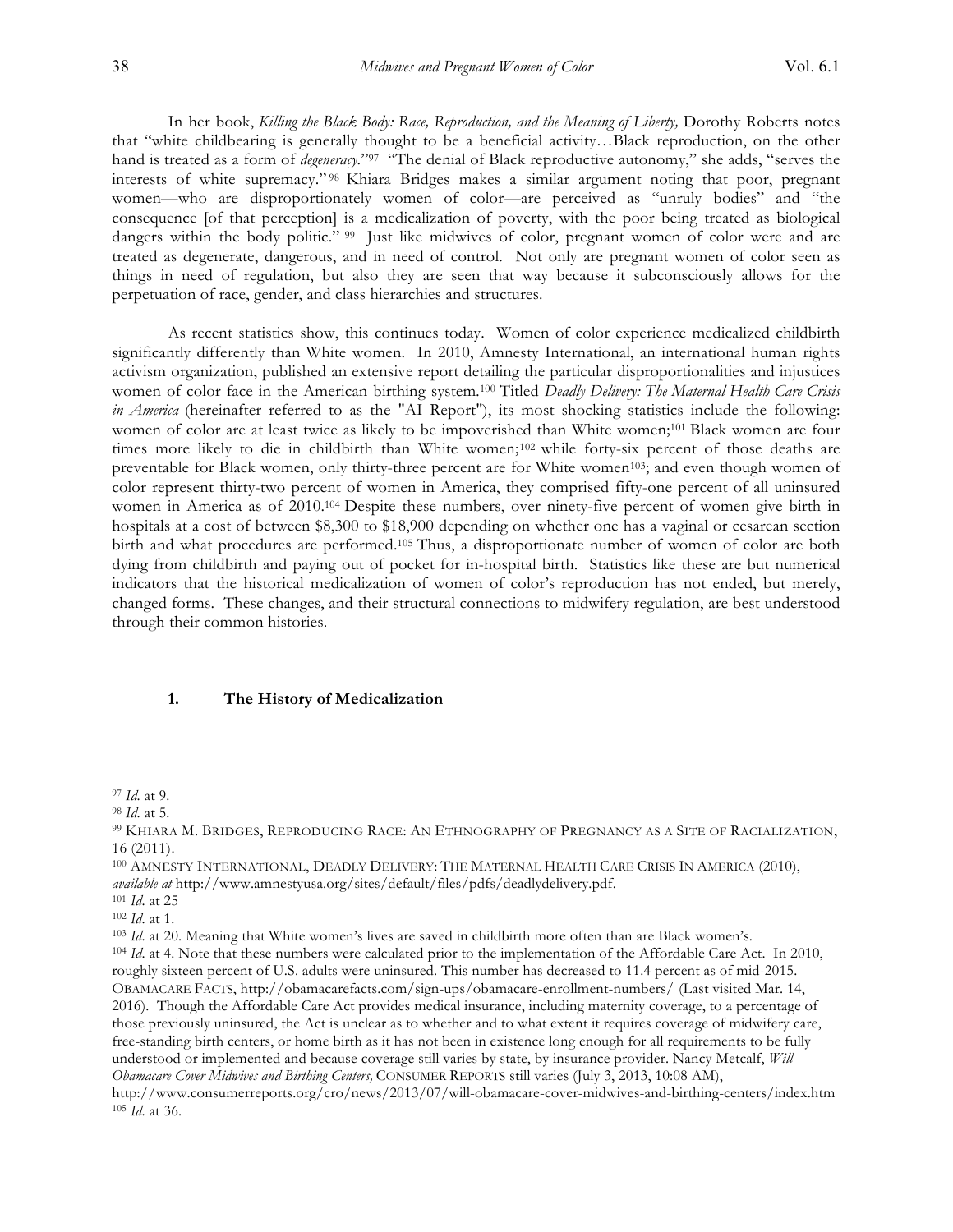The medicalization of pregnant women of color began in earnest during the first decades of the twentieth century–around the same time that the racist endeavor of midwifery regulation began. It began as a similarly racist endeavor—one into eugenics. Eugenics, the study and practice of population control through promoting the reproduction of "good stock" while discouraging or prohibiting the reproduction of "bad stock," originated in England in the 1880s.106 It was not until the turn of the century, however, that eugenics gained traction in the United States. <sup>107</sup> In 1911, Charles Davenport, a University of Chicago biologist, published the popular book *Heredity in Relation to Eugenics*, which reported pseudo-scientific research findings on the linkages between negative behavioral traits, disease, and race.108 Davenport proposed to regulate "bad stock" through selective marriage, immigration, and sterilization policies. <sup>109</sup> American eugenicists and eugenists110 bolstered these arguments in favor of regulating Black and certain immigrant populations by claiming that their low IQ test scores were indicative of their inherent intellectual and mental inferiority to Whites.<sup>111</sup> This argument, however, ignored the possibility that, at the time, low IQ tests scores among Black Americans and certain immigrants instead resulted from their systematic denial of access to education.

The eugenics movement was so effective that, by 1913, twenty-four states and Washington D.C. had banned so-called "genetically defective" marriages;<sup>112</sup> by 1935, thirty-three states had laws allowing eugenicsbased forced sterilizations;<sup>113</sup> and by 1940, thirty states had codified interracial marriage bans.<sup>114</sup> These antimiscegenation laws worked hand in hand with the reporting laws, mentioned in Part I, which, by requiring birth attendants (midwives and physicians) to register all birth information, including the race of the child and parents, put midwives in a catch-22.115 Furthermore, similar findings on the inferiority of Southern and Eastern European immigrants (groups to which the majority of immigrant midwives belonged) helped pass the National Origins Act of 1924 (also mentioned in Part I), legislation that heavily regulated immigration from these areas.116

Increased control of pregnant and reproductive-age women of color paralleled and directly intersected with midwifery regulation by using seemingly scientifically and socially necessary measures such as eugenics-based anti-miscegenation laws as well as birth reporting laws. The census and mortality statistics that proliferated of the anti-midwife campaign were also important to the eugenics movement. Gertrude Jacinta Fraser notes the Foucauldian idea that a great deal of the power of a bureaucratic state is contingent on its ability to "administer rather than take lives."117 In the context of a racially hierarchical society like our own, this means that the state can use population statistics on births, deaths, life expectancy, race, age, etc., to exert control and implement structurally racist and sexist agendas, such as eugenics, on its citizenry.

 $\overline{a}$ 

<sup>111</sup> ROBERTS, *supra* note 93 at 63.

<sup>106</sup> ROBERTS, *supra* note 93 at 59-60; *See also*, FRANCIS GALTON, INQUIRIES INTO HUMAN FACULTY AND ITS DEVELOPMENT, 24-25, 307 (MacMillan and Co., ed. 1883) (in which Galton, an English scientist, first used the term "eugenic").

<sup>107</sup> ROBERTS, *supra* note 93 at 60

<sup>108</sup> *Id*. at 62.

<sup>109</sup> *Id*.; CHARLES DAVENPORT, HEREDITY IN RELATION TO EUGENICS, 219 (1911) (stating that "the population of the United States will, on account of the great influx of blood from South-eastern Europe, rapidly become darker in pigmentation, smaller in stature…more given to crimes of larceny, kidnapping, assault, murder, rape and seximmorality…Since of the insane in hospitals there are relatively more foreign-born than native it seems probable that, under present conditions, the ratio of insanity in the population will rapidly increase.").

<sup>110</sup> A eugenicist is an advocate of eugenics. A eugenist is one who studies eugenics.

<sup>112</sup> *Id*. at 65.

<sup>113</sup> NICOLE ROUSSEAU, BLACK WOMAN'S BURDEN: COMMODIFYING BLACK REPRODUCTION, 106 (2009).

<sup>114</sup> *Id*. at 71.

<sup>115</sup> FRASER, *supra* note 5 at 7.

<sup>116</sup> ROBERTS, *supra* note 93 at 65.

<sup>117</sup> FRASER, *supra* note 5, at 51.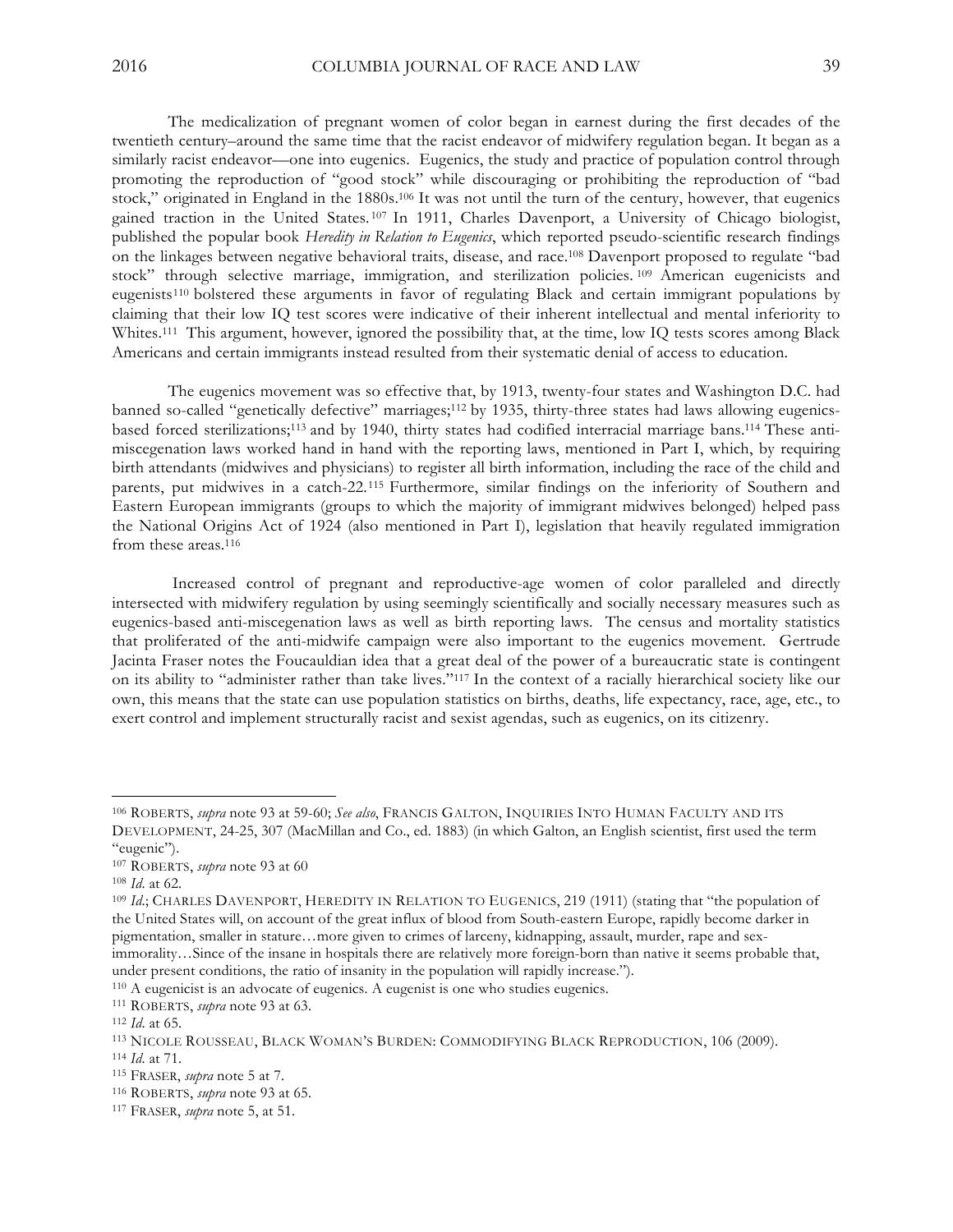In the context of midwifery regulation and medicalization, this was done primarily through the seemingly least invasive regulations: reporting birth statistics. Each state's anti-miscegenation laws were made more easily enforceable by the laws making it a crime for midwives and physicians to misrepresent or misreport information on birth certificates.118 Thus, when midwives became required by law to submit birth certificates, which included a report of the baby's and parents' races, they were put in a terrible position. They could either incriminate their predominately Black and immigrant patients or incriminate themselves. If a patient birthed a mixed-race baby, her midwife could either report it truthfully, accusing her patient of criminal miscegenation or she could falsify her report, putting herself at risk of legal sanctions. The consequences were quite severe; in Virginia, for example, misrepresentation of race on such a document was a felony.119

This bureaucratic route to the implementation of eugenics laws is exemplified by a correspondence between the Virginia Registrar of Vital Statistics, Walter Plecker, and the eugenicist Harry Laughlin in the 1930s. In an attempt to bolster support for more thorough census data collection, Plecker assured Laughlin that such statistics would better allow authorities to monitor interracial procreation and ancestry. "I would feel somewhat easier," he said, "about the [effectiveness of anti-miscegenation laws] if I thought that these near-Whites would not produce children with negroid characteristics."120 Whether we view it as a midwifery regulation used to promote a eugenics agenda or as a eugenics agenda that furthered the anti-midwifery campaign, the effects were the same: increased control of both midwives of color and of their patients of color. Therefore, a system of data collection that, on the one hand, was benefiting society by monitoring mortality and census data, was, on the other hand, also exerting a great deal of indirectly racist reproductive control over its Black and immigrant populations.

# **2. Sterilization, Birth Control, and the Denial of Autonomy**

When the Great Depression hit, the fear that poor children and families of color would exhaust public funds sparked a severe and explicitly race-targeted attempt at reproductive control in the form of forced sterilization and disproportionate distribution of birth control to women of color.121 Margaret Sanger's birth control crusade had begun to gain traction at just the time when racist Whites and eugenicists were advocating race-specific population control. In the late 1930s, Sanger and eugenists began to work hand in hand on *the Negro Project*, a government funded endeavor to regulate Black reproduction.122 The program, on its face, proposed to educate and provide communities of color with access to family planning information and health care options, but in practice, it allowed for the forced sterilization of tens of thousands of people of color.123 Sanger, the women's reproductive rights pioneer, headed the *Negro Project* from 1939-1942 and sympathized with the eugenics agenda.124 "Birth Control," she once said, "has been accepted by the most clear thinking and far seeing of the Eugenists themselves as the most constructive and necessary of the means to racial health."125 At that time, many, like Sanger, perceived women of color's reproduction as reckless and detrimental to society at large, while, concurrently, state officials, eugenists, and eugenicists were urging White women and families to have *more* children to offset the perceived overproduction of "bad stock."126 It was not, therefore, that the population at large needed controlling during the troubled times following the Great Depression; It was that the White population needed to be preserved during those troubled times at the expense of the reproductive freedom of their Black neighbors. In the end, just like with midwifery regulation, the purportedly good intentions of this program resulted in the sinister control of women of color.

<sup>118</sup> *Id*. at 74.

<sup>119</sup> *Id*.

<sup>120</sup> ROBERTS, *supra* note 93, at 72.

<sup>121</sup> ROUSSEAU, *supra* note 113 at 94, 97, 110.

<sup>122</sup> *Id*. at 110-11.

<sup>123</sup> *Id*.

<sup>124</sup> *Id*.

<sup>125</sup> ROBERTS, *supra* note 93 at 74-75.

<sup>126</sup> *Id*. at 73-74.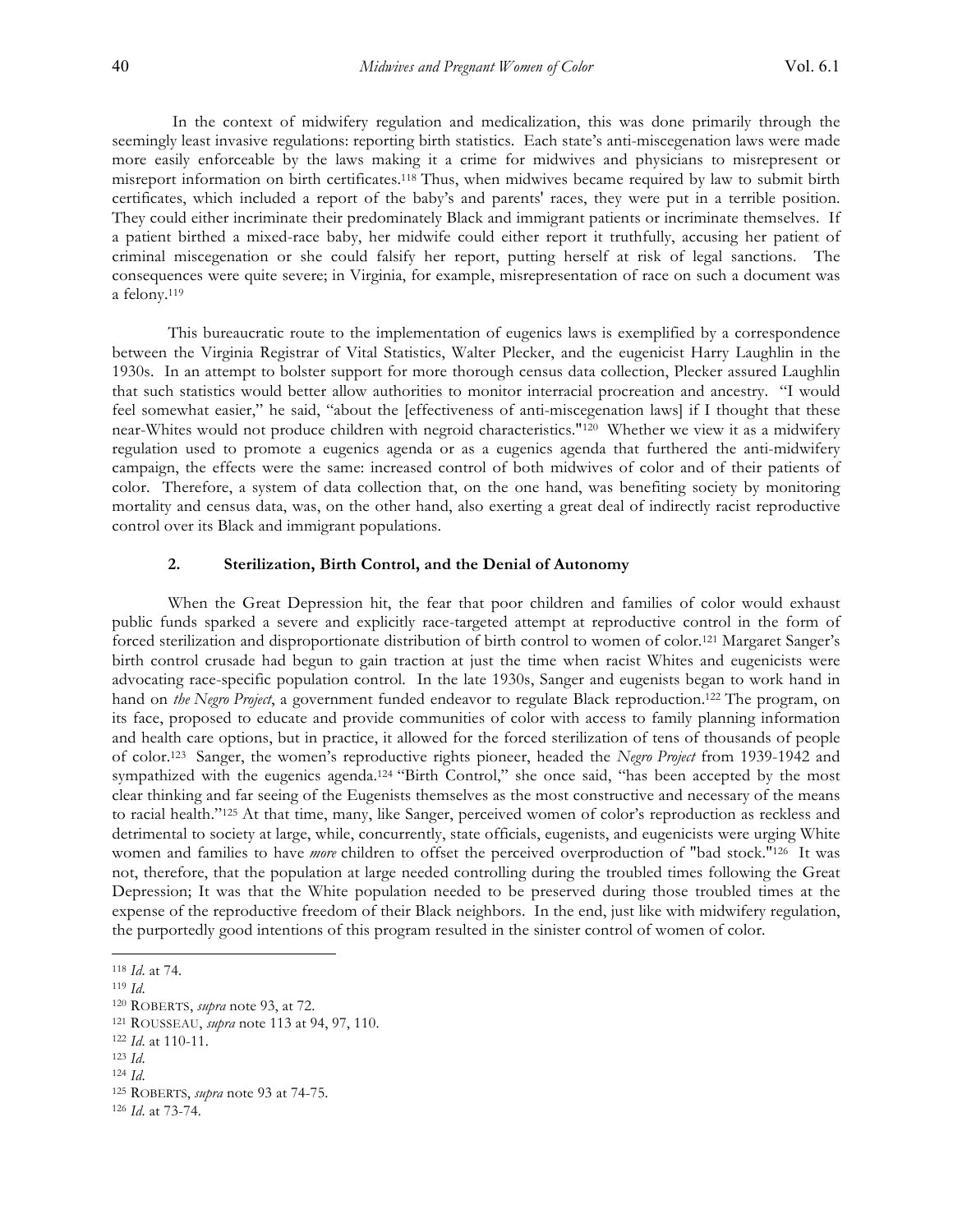The program began with race-reporting regulations similar to those placed on midwives at the time. Sanger's birth control and family planning clinics, founded as the American Birth Control League in 1921 which later became the Planned Parenthood Foundation—began recording the races of their patients to compile statistics on the fertility rates of different races.127 Presumably, this was in order to identify and more effectively control the biggest threats to the health of the White race; but in time, the program grew to be much more invasive. Between 1933 and the beginning of the 1960s, the Eugenics Commission of North Carolina sterilized 7,686 people, 5,000 of whom were Black.128 In 1955, every single person sterilized in one South Carolina hospital was a Black woman. <sup>129</sup> In some cases of state-sponsored sterilization in North Carolina, since victims were considered mentally inferior or incapable, no consent was required before operating on them.130 Between 1929 and 1941, over 2,000 eugenics sterilizations were performed per year; the U.S. government only stopped openly supporting eugenics once it became associated with its enemies, the Nazis, and their Holocaust.131 By the time the forced sterilization laws were completely abolished in the 1970s, doctors had performed over 70,000 non-consensual sterilizations on the "unfit," most of which were immigrants and people of color.132

Although the racist eugenics laws were repealed, disproportionately administered sterilizations on women of color have not stopped.133 Just as midwifery regulation did not and has not stopped simply because the overtly racist anti-midwife propaganda of the early twentieth century ended, women of color were and are not free from this kind of reproductive control. Since the 1970s, sterilization has been offered and performed as a form of birth control disproportionately more often to women of color than to White women.134 In the 1970s, several hospitals were exposed as having routinely performed sterilizations on Black women without proper consent. One such Boston hospital was routinely having medical students perform hysterectomies (a complete and irreversible removal of the ovaries and uterus) and tubal ligations (a possibly reversible severing of the fallopian tubes) on Black women for "training purposes." <sup>135</sup> The same was reported in New York where the focus was on poor Black and Puerto Rican women.<sup>136</sup> Patients were being pressured or forced into signing their consent forms, and in most cases were not properly informed of the risks and alternatives; and the procedures, usually medically unnecessary, were often not being recorded.137 In many cases across the country, the procedures were instead recorded as appendectomies (the removal of the appendix); in Southern states, for example, forced or coerced sterilizations were commonly referred to as "Mississippi appendectomies." <sup>138</sup> In Puerto Rico in the 1960s, sterilization programs succeeded in sterilizing one third of its childbearing-age women, and similar endeavors on Native American reservations sterilized one quarter of Native American women in the 1970s.139 A 1970 National Fertility Study reported that twenty percent of all married Black women, and almost twenty percent of married Hispanic women, had been sterilized; of those women sterilized through federally funded health programs, forty-three percent were Black.140 Roberts notes

<sup>127</sup> *Id*. at 75; ROUSSEAU, *supra* note 113, at 107.

<sup>128</sup> ROUSSEAU, *supra* note 113, at 110.

<sup>129</sup> ROBERTS, *supra* note 93, at 89-90.

<sup>130</sup> *Id*. at 90.

<sup>131</sup> *Id*. at 89; *See also*, PHILLIP REILLY, THE SURGICAL SOLUTION: A HISTORY OF INVOLUNTARY STERILIZATIONS IN THE UNITED STATES, 2, 101, 111-27 (1991) (discussing critiques of sterilization and eugenics during the first half of the twentieth century).

<sup>132</sup> ROUSSEAU, *supra* note 113, at 132.

<sup>133</sup> *Id*. at 132-33.

<sup>134</sup> *Id*. at 145-47

<sup>135</sup> ROBERTS, *supra* note 93, at 91.

<sup>136</sup> *Id*.

<sup>137</sup> *Id*. at 90-91.

<sup>138</sup> *Id*. at 90

<sup>139</sup> *Id*. at 94-95.

<sup>140</sup> ANGELA DAVIS, WOMEN, RACE, & CLASS, 219 (1981).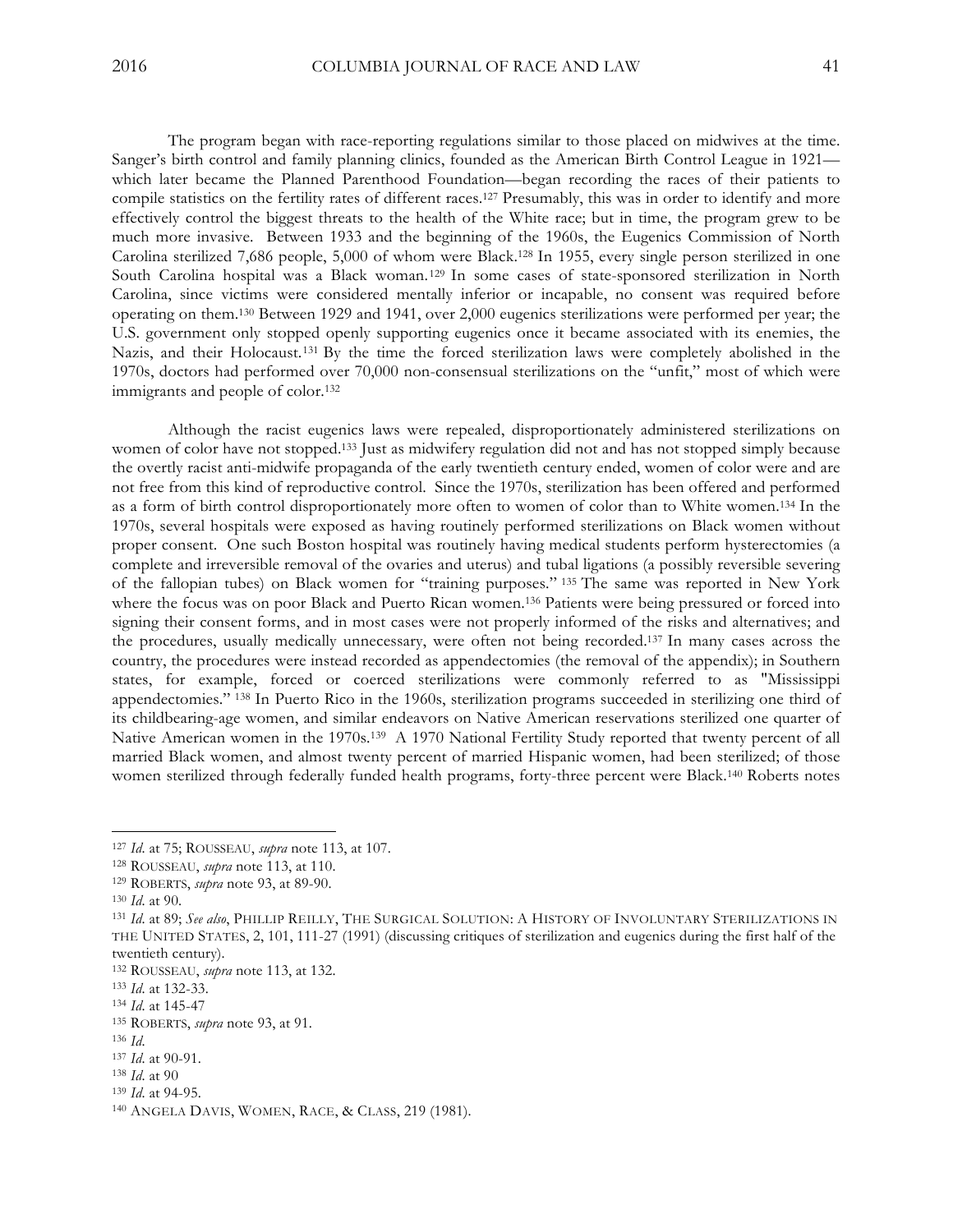that publicly funded hospitals and doctors were in fact encouraged to irreversibly sterilize their patients.141 In the 1970s, hysterectomies cost \$800 while tubal ligations cost only \$250. Since Medicaid reimbursed hospitals and doctors for these procedures, she explains, it was in their financial interest to perform the more dangerous and irreversible procedure on their patients, most of whom were poor women of color.142

#### **B. Medicalization Today**

Just as feminist agency during childbirth was diminished when hospital and physician-assisted births replaced midwife-assisted and home births, so too has the agency and empowerment of pregnant women been undermined by medicalization and continued disproportionate sterilization. Sterilization is still more common among women of color than White women, and women of color still receive more sterilization counseling than White women.143 As of 2002, over half of the women who are sterilized each year are poor Black women under twenty-four years old.144 The AI Report notes that twenty-five percent of all women (of any race) who received cesarean sections felt pressured into the procedure while eleven percent felt pressured into taking contraction-inducing drugs such as Pitocin (which increase the likelihood of an eventual cesarean section).<sup>145</sup>Although some of the AI Report statistics are not broken-down by race, they state that White women were four times *more* likely than Black women to be given the choice to refuse a suggested episiotomy (cutting the vaginal opening in order to allow more room for baby's delivery). 146 This indicates that autonomy is denied to women unequally across races.

The AI Report statistics reinforce the arguments and theories espoused by the likes of Roberts and Bridges. For example, the AI Report found that, nationwide, bureaucratic procedures within the Medicaid system cause significant delays in care for pregnant women—a disproportionate number of whom are women of color.147 This is similar to and reaffirms Bridges' finding that all pregnant women at her hospital of study (one primarily caring for the poor women of color in New York City), were required to see "abortion counselors, patient advocates, geneticists, HIV counselors, nurse/health educators, nutritionists, social workers, and financial officers" at the start of their admission for basic pre-natal care.<sup>148</sup> Not only are these sorts of bureaucratic policies riddled with negative assumptions about pregnant women of color without insurance or on Medicaid, they also force pregnant women of color to jump excessive hurdles before being provided with necessary care. By assuming women of color are more likely to have unwanted pregnancies, sexually transmitted infections, and little to no knowledge of sexual health or how to feed themselves and their families properly, it implies that such women are categorically unfit to be mothers.

Dorothy Roberts writes about the specific yet commonly unnoticed harm that positively perceived systems and institutions can do when they become punitive and primarily target marginalized groups. She notes that the American foster care system, one such positively perceived institution, in fact punishes lowincome, Black mothers, especially those currently or previously incarcerated.149 These women, being most likely to require welfare aid and more likely to struggle with domestic abuse and hunger, are also most likely to have their children taken away from them if they reach out for government help.150 The system also makes it disproportionately difficult for those women to regain custody of their children.151 "The analysis of the

 $\overline{a}$ 

<sup>147</sup> *Id*. at 42.

<sup>141</sup> ROBERTS, *supra* note 93, at 90.

<sup>142</sup> *Id*.

<sup>143</sup> ROUSSEAU, s*upra* note 113 at 144-45.

<sup>144</sup> *Id*. at 145.

<sup>145</sup> AMNESTY INTERNATIONAL*, supra,* note 100, at 79.

<sup>146</sup> *Id*.

<sup>148</sup> BRIDGES, *supra* note 99, at 41.

<sup>149</sup> Dorothy Roberts, *Prison, Foster Care, and the Systemic Punishment of Black Mothers*. 59 UCLA L. REV. 1474, 1484-86 (2012).

<sup>150</sup> *Id*.

<sup>151</sup> *Id*. at 1496-99.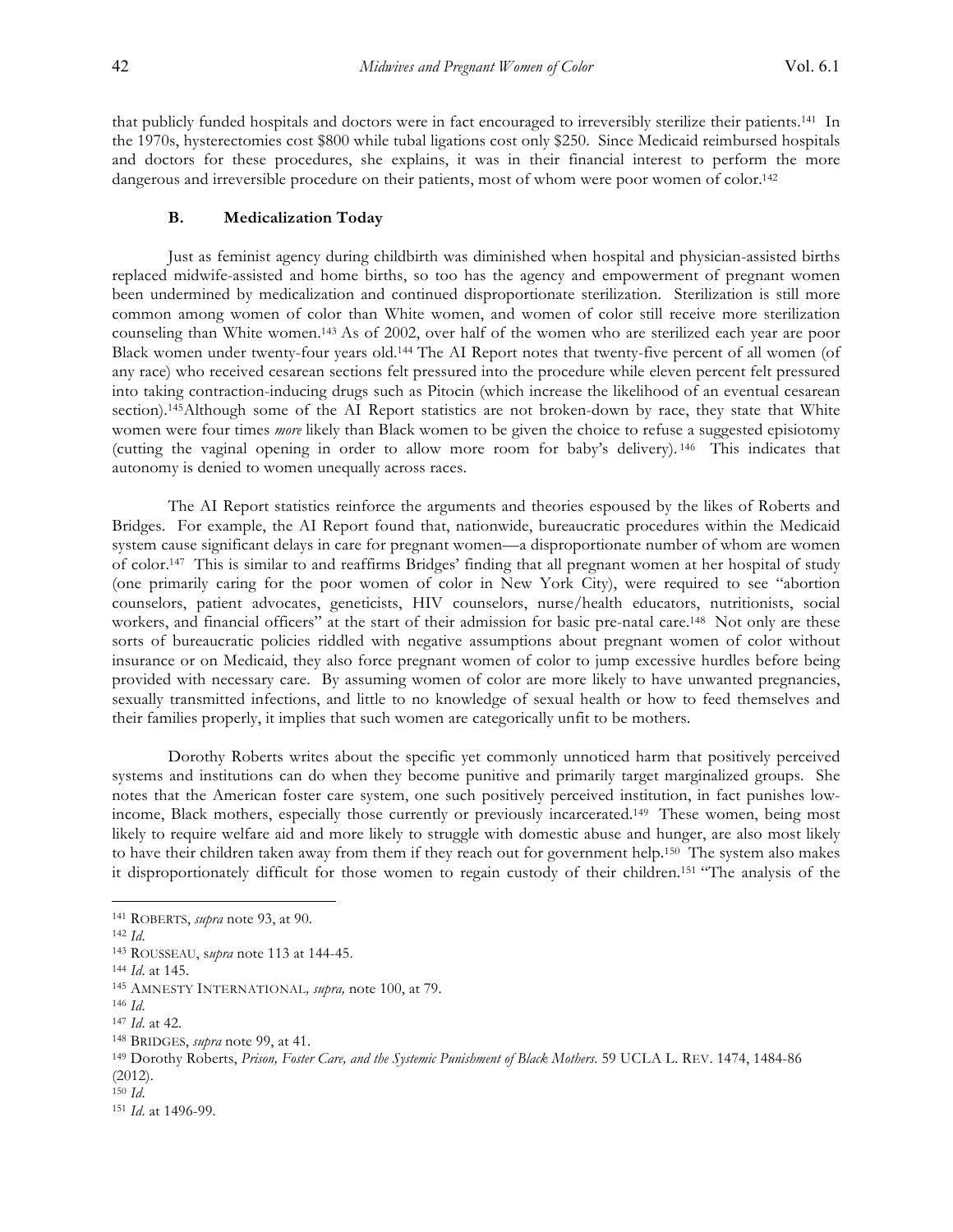roles Black mothers play in both the prison and foster care systems," Roberts states, "reveals that these systems intersect with each other jointly to perpetuate unjust hierarchies of race, class, and gender...to discipline and control poor and low-income Black women by keeping them under intense state supervision . . ."152 She also specifically states that pregnant women in prison—by a vast margin, women of color—are rarely given adequate prenatal care, and are often shackled to beds by their hands, feet, and stomachs during labor and delivery, only to have their children taken away from them immediately after birth. <sup>153</sup> These practices mirror the direct control of women of color's bodies through medicalization and indirect control of women of color's bodies through midwifery regulation. Both regulate women of color's reproduction through its primary actors––mothers, midwives, and babies––as well as through a regulatory system that is normalized by its appearance as a societal good.

All of these systems specifically control childbirth and motherhood because, as the eugenists argued, perpetuation of racial hierarchies is most effective and efficient when targeted at the reproduction of society. The gathering of birth and poverty statistics coupled with racial stereotypes, were not only effectively used to bolster support for the regulation of midwives, they were also used to sanction eugenics projects, forced sterilization of women of color, and over-medicalization of women of color. These attempts to control populations of color, Roberts argues, "serve primarily an ideological function . . . the chief danger of these policies is the legitimation of an oppressive social structure . . . by identifying procreation as the cause of Black people's condition, they divert attention from the political, social, and economic forces that maintain America's racial order."154 The issue here is not just that structural racism, patriarchy, and classism are apparent in midwifery regulation and medicalization; it is also that these structural inequalities are perpetuated under a guise of safety and progress. It is this guise that makes women and midwives of color specifically prone to state and social control. This point will perhaps become even more apparent in the next and final section.

## **IV. THE NEW HOME BIRTH MOVEMENT AND MIDWIVES TODAY**

One might think, at this point, that the American birthing system as it was pre-regulation and hospital birth is unlikely to make a comeback, but this would be wrong. Home and midwife-assisted births, as previously stated, were steadily below one percent of American births since the 1970s and, in fact, between 1990 and 2004, home births had a small but steady decline from .67 percent to .56 percent of reported births.155 However, since 2004, the United States has seen a rather dramatic incline in home births, increasing by twenty-nine percent between then and 2009.156 Since midwives attend home births (both nurse and lay midwives), it seems midwives have not been lost to history after all. However, this is only part of the story. This newest iteration of the natural and non-hospital birth movement is also a story only fully understood through an intersectional lens.

#### **A. White Home Birth Movement**

As the NPR article in this Note's introduction stated—and no doubt this fact has been influenced in part by the popularity of television personality Ricki Lake's 2008 documentary, *The Business of Being Born—*it is White women who have been primarily responsible for the increased popularity of home and non-hospital births.157 In 2010, the percentage of White women delivering outside of hospitals was 1.75 percent while

<sup>152</sup> *Id*. at 1491.

<sup>153</sup> *Id*. at 1494.

<sup>154</sup> ROBERTS, *supra* note 93 at 102.

<sup>155</sup> MARIAN F. MACDORMAN ET AL., NATIONAL CENTER FOR HEALTH STATISTICS, CENTER FOR DISEASE CONTROL AND PREVENTION, HOME BIRTHS IN THE UNITED STATES, 1990-2009, Figure 1 (Jan. 2012), *available at*, http://www.cdc.gov/nchs/data/databriefs/db84.pdf.

<sup>156</sup> *Id.*

<sup>157</sup> THE BUSINESS OF BEING BORN (directed by Abby Epstein, 2008). The film tells of the same startling cesarean and induction increases and midwife decreases as this paper though from a largely colorblind perspective, delving only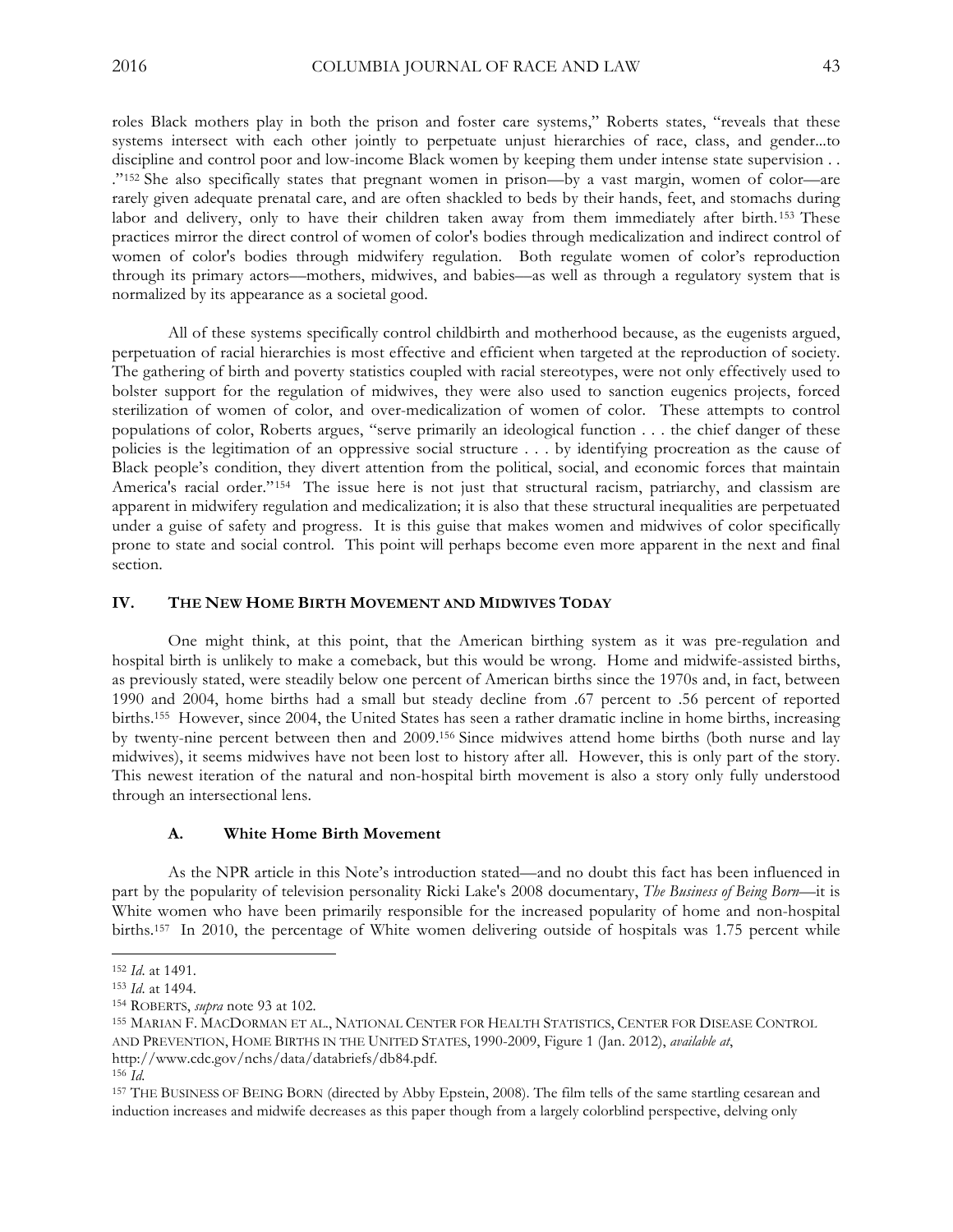Black and Hispanic women were out of hospital at .48 and .41 percent respectively. This means that White women were about four times more likely to birth at home or in a freestanding birth center<sup>158</sup> unassisted by physicians.159 The White female rate of non-hospital births increased from 1.09 percent to 1.75 percent just between 2009 and 2010; it's sobering to note that this difference, at .66 percentage points, is itself well over the entire percentage of Black or Hispanic women birthing at home in 2010.160 Overall, although home-birth rates among women of color have actually decreased since the 1990s (though they are now on a small incline), the home birth rates of White women increased by thirty-six percent between 2004 and 2009 and by a staggering sixty-two percent just between 2009 and 2010.161 Although these numbers among White women are small now, they show no signs of declining; in fact, they show every indication of continuing to rapidly increase. Thus, White women are and probably will continue to be the primary movers of birth from the hospital back into the home and back into the hands of midwives.

But it is not just the laboring women in this new natural birth movement who are White; midwives in the present movement are also White. In 2003, less than four percent of certified midwives (lay midwives with licenses) and nurse-midwives identified as Black or African American while less than two percent identified as Hispanic (not to mention that less than one percent were male).162 In contrast, as of 2006, the percentage of women of color entering the general nursing field is higher, at over eleven percent for Black women and five percent for Hispanic women.<sup>163</sup> This leads to the assumption that though, to some degree (although still quite disproportionate to White women), women of color are able to cross the financial and licensing barriers into the nursing field, they are either choosing not to, or otherwise encountering further barriers to becoming midwives.

What other barriers exist today to prevent home births and the re-emergence of midwives of color? The AI Report notes that though states do not legally hinder nurse-midwives from attending births, twentyfour states and Washington, D.C. have legal barriers preventing certified lay midwives (CMs or CPMs) from doing so.164 This is not surprising considering the White female beginnings of nurse-midwifery and the racist and sexist campaign against lay midwifery. Furthermore, twenty-seven states do not require private insurance companies to pay for nurse-midwife or midwife-assisted births and most other states only reimburse midwifeassisted births if they occur in hospitals. 165 A Wisconsin woman articulated this problem saying, "my daughter chose to have a midwife deliver her baby at home for a cost of under \$2,500. In the hospital system it would have cost us \$12,000, but because it was at home, insurance wouldn't pay for it."166 Although the full pre- and post-natal services of a midwife cost thousands of dollars less than a hospital birth, laboring women on Medicaid or who are uninsured are still unlikely to be provided the option of a midwife or home birth as they will either be barred by insurance policies or by inability to pay out-of-pocket fees. Since private insurance policies are also not required to reimburse the costs of non-hospital births, the cost barriers to the

minimally into the racial history of the anti-midwife campaign and not at all into the racial differences in access to midwives and in reproductive autonomy; MARTIN, *supra* note 4.

<sup>158</sup> Freestanding birth centers are midwife-staffed and home-like facilities unaffiliated with any hospital. They are quite rare in the United States. However, some hospitals have hospital-run birth centers which generally staff nurse-midwives and obstetricians but which still generally follow hospital procedures on labor and delivery. MORE BUSINESS OF BEING BORN: EXPLORE YOUR OPTIONS (directed by Abby Epstein, 2011). For the purposes of this Note, home birth will refer to births both at home and in freestanding birth centers.

<sup>159</sup> MARTIN, *supra* note 4.

<sup>160</sup>*Id.* at 2.

<sup>161</sup> MARTIN, *supra* note 4; MACDORMAN, *supra* note 155.

<sup>162</sup> Schuiling, *supra* note 4.

<sup>163</sup> Anita Ellery-Brown et al., *African American Nurse-Midwives: Continuing the Legacy,* MINORITYNURSE.COM, March 30, 2013, *available at* http://minoritynurse.com/?s=african+american+nurse+midwives+continuing+legacy.

<sup>164</sup> AMNESTY INTERNATIONAL, *supra* note 100 at 81.

<sup>165</sup> *Id.* State Medicaid Programs now have the option to cover births in freestanding birth centers if such coverage aligns with state law. Patient Protection and Affordable Care Act, 42 U.S.C. §18001, 124 Stat. 119, 292 (2010). <sup>166</sup> *Id.* at 60.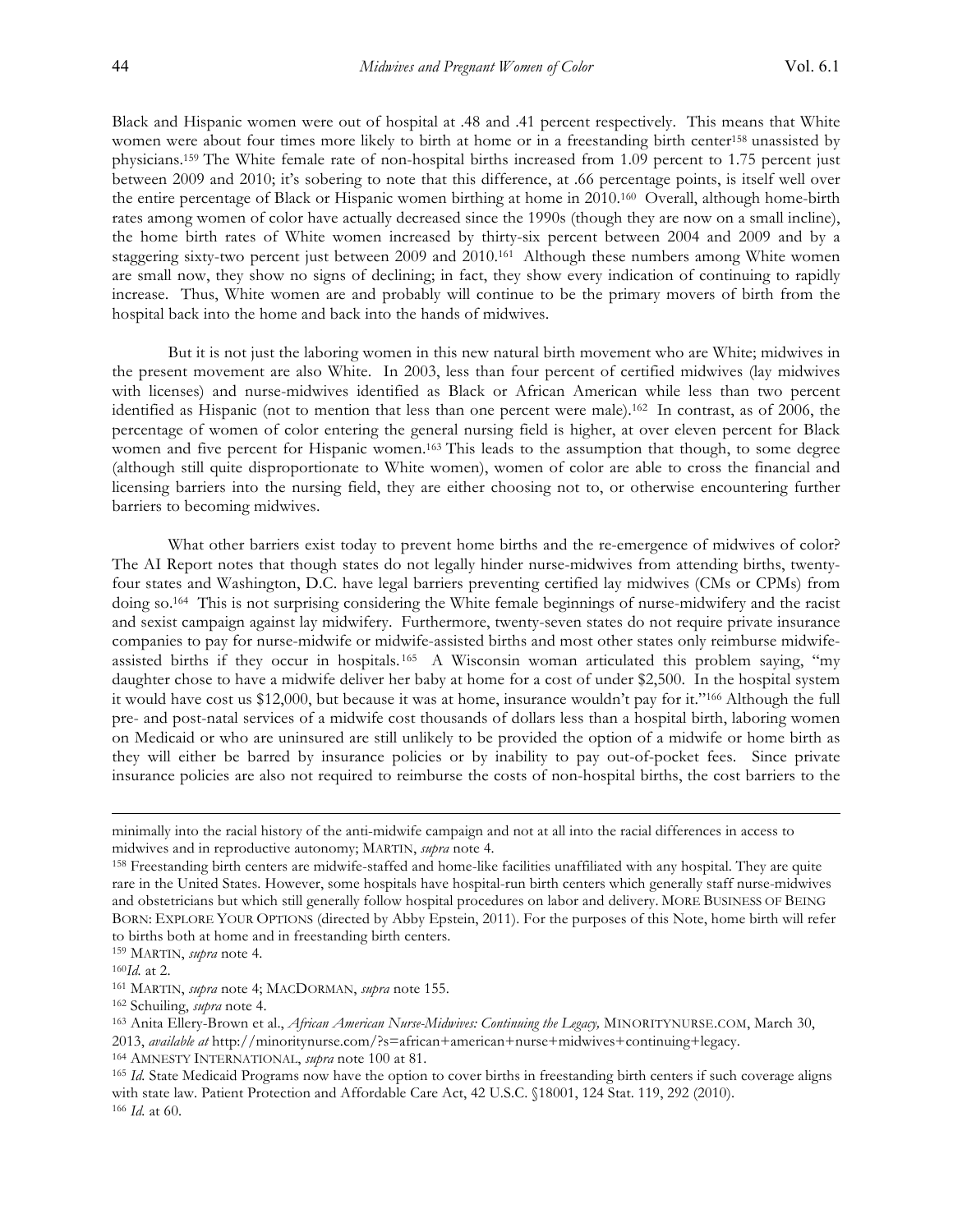otherwise least costly option might be more broadly prohibitive.167 Therefore, if one chooses to have a home birth, she usually does so entirely at her own financial expense, regardless of whether or not she has insurance. This means that only affluent, and often White, women will have access to the non-hospital route.

It is no coincidence that midwifery and home birth were once so racially diverse but have reemerged racially stratified. The new home and natural birth movement is White-centered *because* we have forced out midwives of color and forced women of color in to a more highly regulated birthing system than White women. By doing so, we have curbed their reproductive autonomy more greatly than White women's. And by overregulating and stigmatizing lay midwifery in the past 100 years, we have incentivized the profession for the more affluent, often White, women who can afford to certify as nurse-midwives. The whiteness of these new trends is thus a symptom of the systematic race-based regulation of midwives and women of color. Midwives of color once tended to the natural, non-invasive births of women of all races and nationalities, providing women the support and care necessary to labor and deliver on their own terms. But now, the physician-assisted, hospital birth reigns supreme despite its current and historical over-regulation of bodies of color and revocation of agency along race and class lines.

If we ignore either race or class, but especially if we ignore both, and instead look at the story of the midwife and of medicalization through only the single-axis lens of gender (as did NPR and, to a large extent, *The Business of Being Born*), none of the patterns and structures that have so drastically altered American birthing since the turn of the twentieth century will be apparent, or even cognizable. Similarly, if we look color-blindly and only at the present make-up of hospital and home births without looking at the history, we do not easily see the racial connections and origins of the current disproportionalities, rather, we see the new surge in home birth as an abrupt and fleeting trend among the modern feminist middle and upper class. This is, primarily, a story of racism and classism against midwives and pregnant women of color. No other framework but an intersectional, black-feminist one will allow us to analyze the interconnectedness of these problems.

# **V. CONCLUSION**

When we fail to view the midwife and twentieth century birth and medical trends through an intersectional lens, we fail to see the marginalization, professional elimination, and disproportionality of the birthing statistics that negatively affect and oppress women of color. Therefore, what we need in order to confront this problem is to center low-income women of color's experiences and treatment (like the AI Report did) throughout the past 100 years in our discussions and analyses. While the White women's home and natural birth movement is marginally helpful in bringing back midwives and home births, its efforts clearly are not sufficiently advancing midwives of color and its efforts will certainly not help to stop the denials of liberty, agency, and respect to pregnant woman of color that are so deeply set into our current institutions. The racist regulatory schemes that eliminated the midwife are perpetuated by and connected to the regulatory schemes historically used and still being used to regulate pregnant women of color. Those structures and schemes still need to be tackled today. Insurance and hospital structures, structures that dictate licensing barriers and family planning distribution, and hygiene and safety discourses—all of which have and currently do perpetuate class, race, and gender biases against midwifery, home birth, and reproductive agency among low-income, pregnant women of color—are the structures in need of an intersectional, black feminist-centered shift in analysis.

The time has never been riper for an analytic change in these discourses. Feminism, though it should be a reality as opposed to a trend, has been gaining media coverage over the past several years with help from celebrity advocates such as Emma Watson and Beyoncé. The recent and ongoing incidents and discussions of police brutality have brought national and international attention to issues of racial injustice. And although they are centered around White women, projects like *The Business of Being Born*, and shows like BBC's *Call the*

<sup>167</sup> *Id.* at 81.